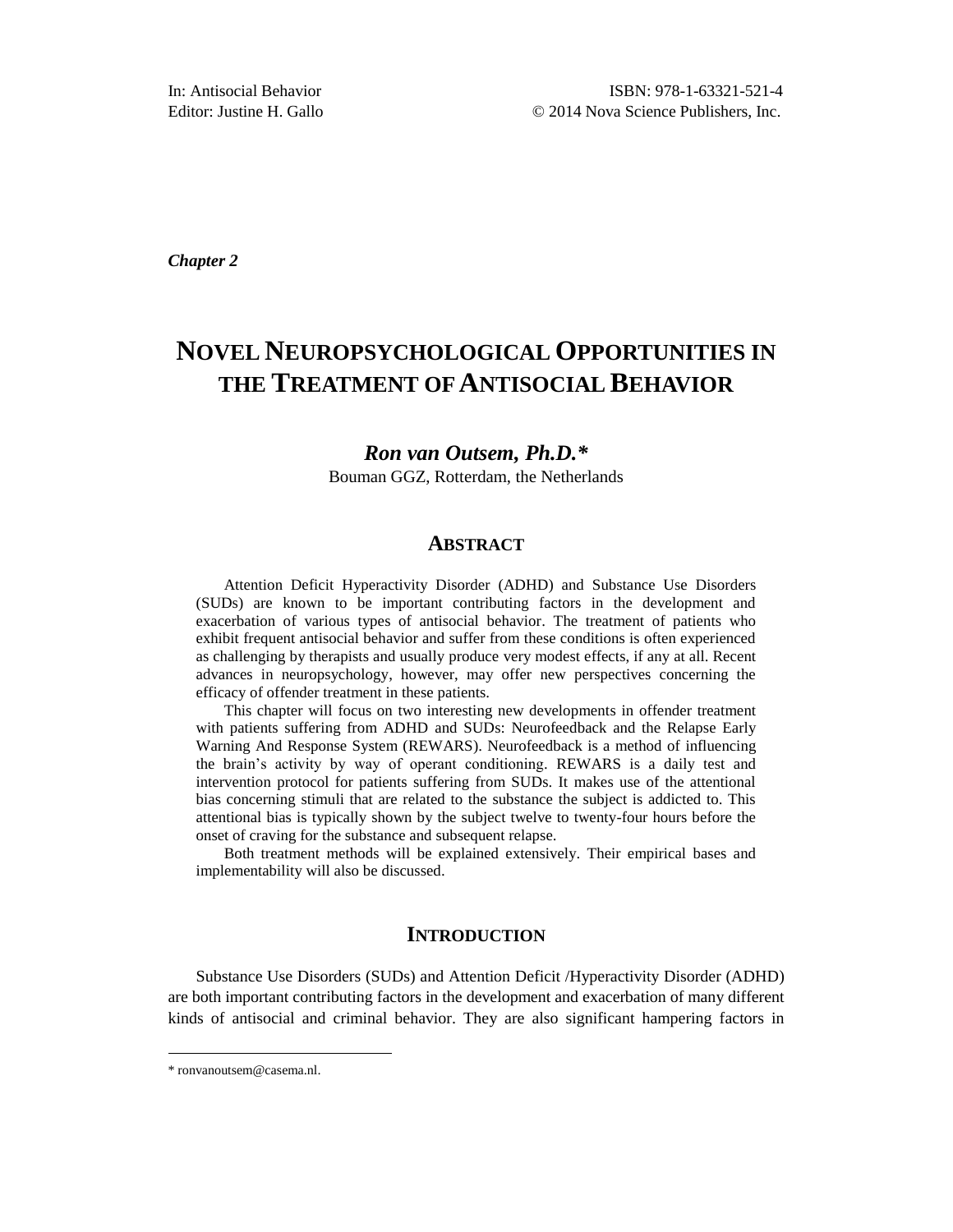offender treatment, leading to a high rate of attrition, a low level of compliance to treatment, and a decreased ability in the patient to integrate new insights, new skills, and alternative behavior patterns ('t Hart- Kerkhoffs, 2010; Vermeiren, 2002; Wilson & Cumming, 2009). Treatment success in antisocial patients suffering from SUDs and/or ADHD is indeed a very rare phenomenon (Adshead & Brown, 2003; Van Outsem, 2009;Weijers, 2008;Wilson & Cumming, 2009). ADHD and SUDs are conditions that are often found among forensic patients, both juveniles and adults (Adshead & Brown, 2003; Van Wijk, 2005; Vermeiren, 2002; Welldon & Van Velsen, 1996; Wilson & Cumming, 2009).

Forensic psychotherapy as a whole faces many challenges. First of all, most treatment outcome studies in the forensic field reveal only limited sized effects, if any effects at all (Atkinson, 1999; Babcock & Steiner, 1999; Chambers et al., 2008; Craissati, et al., 2009; Gondolf, 1997; Gordon & Moriarty, 2003; Hanson et al., 2002; Hanson et al., 2003; Kohl & Macy, 2008; Lin et al., 2009; Loeber et al., 2001; Macy et al., 2010; Marshall et al., 1999; Peek & Nugter, 2009; Plichta & Falik, 2001; Seager et al., 2004; Van Wijk et al., 2007; Weijers, 2008). Consequently, the current forms of psychotherapy seem to be of only limited value in the efforts to prevent re-offense. Second, there is the problem of attrition and therapy compliance, not only in the patients suffering from SUDs and/or ADHD. In forensic psychotherapy, overall attrition rates tend to be very high and treatment compliance levels very low (Beech et al., 1998; Chambers et al., 2008; Lin et al., 2009; Loeber et al., 2001; Marshall et al., 1999; Miner, 2002; Peek & Nugter, 2009; Ryan & Lane, 1997; Seager et al., 2004; Van Outsem, 2009; Van Wijk et al., 2007; Weijers, 2008). In this respect, the problem of low compliance rates of medication intake, especially in patients with ADHD, should be noted. Third, many (forensic) patients have great difficulty in discussing their thoughts, feelings, and experiences adequately enough for psychotherapy to be fruitful. Among the main reasons for this are mistrust, shame, lack of introspective abilities, weakness of verbal expression, and cognitive disabilities (Van Outsem, 2009). Finally, especially in multicultural societies, there is the problem of language barriers. Insufficient mastering of the language in which the treatment is conducted can be a major problem in conducting the treatment successfully. It can be concluded that new approaches in forensic psychotherapy are needed to overcome these problems.

Recent advances in neuropsychology, however, offer new perspectives on the treatment of patients who frequently display antisocial and criminal behavior and who suffer from SUDs and/or ADHD. Two of these recent advances are those in the field of neurofeedback, and those in the field of attentional bias in SUDs.

# **WHAT IS NEUROFEEDBACK?**

Neurofeedback is a type of biofeedback that uses electroencephalography (EEG) to provide a signal that can be used by a person to receive feedback about his or her present cortical brain activity. It is also called neurotherapy, neurobiofeedback, or EEG biofeedback. The method makes use of real-time displays of EEG to illustrate cortical brain activity with the goal of controlling this activity, and thus reducing symptoms and/or enhancing mental capabilities. Sensors are placed on the scalp to measure activity. The measurements are displayed using video and/or sound. The process of neurofeedback is usually understood as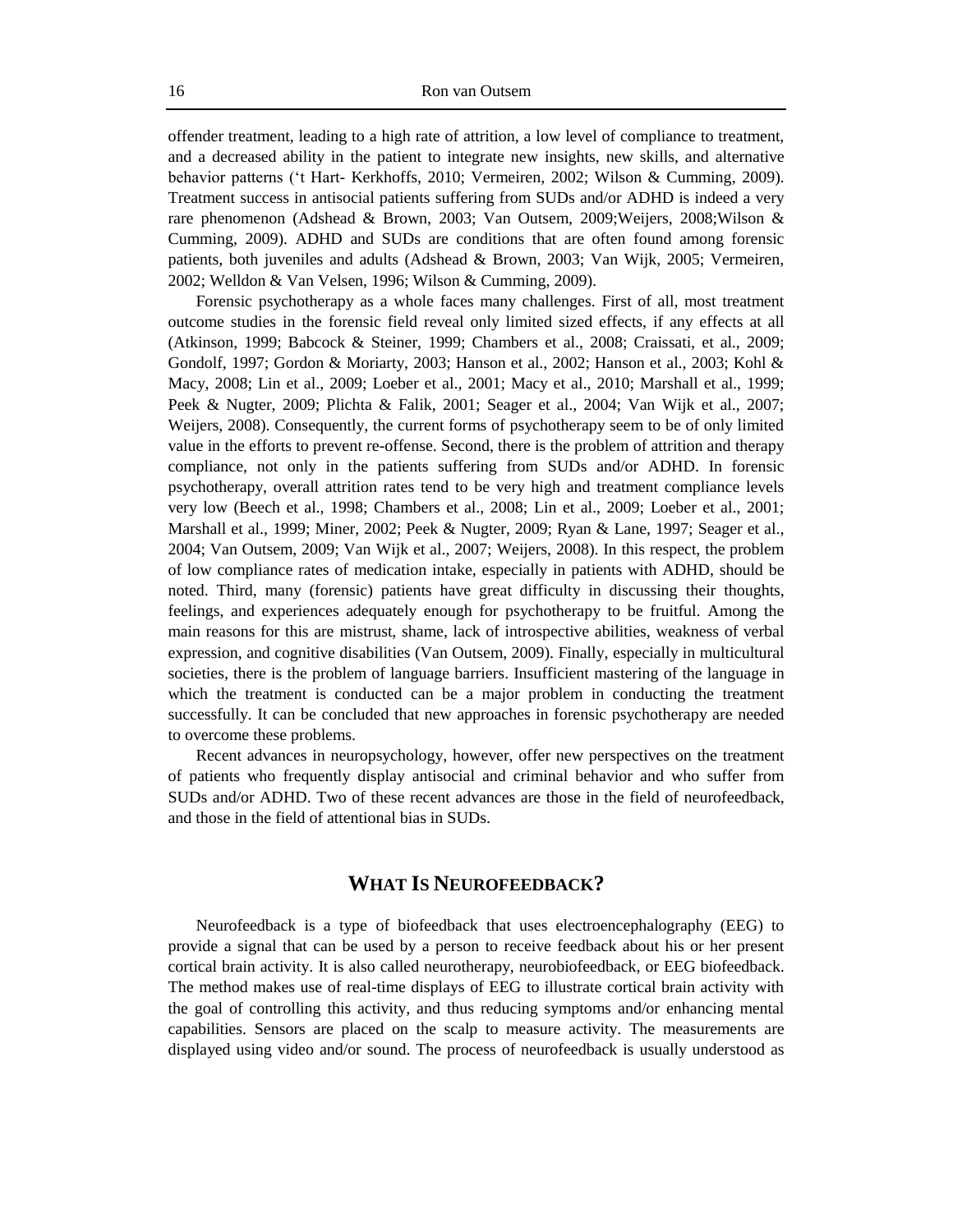being based on a form of operant and/or classical conditioning. When cortical brain activity changes in the direction desired by the therapist directing the treatment, a 'reward' feedback is given to the patient. When the change is in the opposite direction from what was intended, then either different feedback is given or the provision of otherwise attained 'reward' feedback is inhibited. Rewards, or reinforcements, can be as simple as a change in pitch of a tone or as complex as a certain type of movement of a character in a video game. EEG pattern targets are based on extrapolations from research describing normal and abnormal EEG patterns. Different structures within the cerebral cortex play crucial roles in the origin and/or manifestation of different kinds of behavior and of emotional responses (Demos, 2005; Evans & Arbarbanel, 1999). Various forms of psychopathology are closely associated with specific dysfunctions in these cortical structures (Demos, 2005; Evans & Arbarbanel, 1999). Neurofeedback aims at restoring the activity of these structures to the level and pattern that is present in the corresponding cortical structures of healthy individuals by way of the conditioning process described earlier. The beneficial effects of neurofeedback on behavior and emotion are understood to be a consequence of the fact that the patient's cerebral cortex is trained to function in ways that approximate those of symptom-free individuals.

Several types of neurofeedback, so-called training protocols, exist. Each training protocol has its own specific purpose, technique, and effect. Different protocols are used for the treatment of different conditions, or for the enhancement of different specific brain functions. Some protocols are aimed at the regulation of the activity of a specific region of the cerebral cortex, other protocols target multiple cortical regions simultaneously. There are protocols that focus on the regulation of a single type of brain rhythm (i.e. a brain rhythm that falls within a certain frequency range), while other protocols work with brain rhythms of multiple frequencies. While some protocols aim at stimulating certain activities of the brain, others aim at synchronizing these activities. Probably the most well-known neurofeedback protocol is the so-called Alpha training (or Deep State training) protocol. This protocol aims at attaining a state of profound relaxation by stimulating a specific type of (low frequency) brain activity that reads on the electroencephalogram as 'alpha waves'  $(7.5-12.5$  Hz waves). Demos (2005) provides an extensive overview of all of these protocols, their techniques, and their effects.

Neurofeedback is mostly a non-verbal method, making it adequate for patients who do not express themselves easily verbally or who do not master the country's language sufficiently. The latter is an important advantage in multi-cultural societies since it makes the method suitable for patients of different cultures and languages (Kelley, 1997; Othmer, Othmer, & Kaiser, 1999).

Neurofeedback is still a rarely used treatment method in forensic psychotherapy and offender rehabilitation programs all over the world. The method is all but ignored despite of its reported success rates (Kwan, 2002; Quinn, Bodenhamer-Davis, & Koch, 2004). An important reason for this could be that there is a widespread belief that neurofeedback is not an evidence based treatment method. Therefore, many practitioners are reluctant to adopt it and many insurance companies and mental health care subsidizers are equally reluctant to finance it. The sometimes fanatical and uncritical manner, in which some publicists have presented neurofeedback to their audiences and readerships, often referring to research of insufficient scientific rigor, may also have contributed considerably to the skepsis concerning this method. Another reason why neurofeedback is ignored in the field of forensic psychotherapy could be that most psychologists, psychiatrists and other mental health care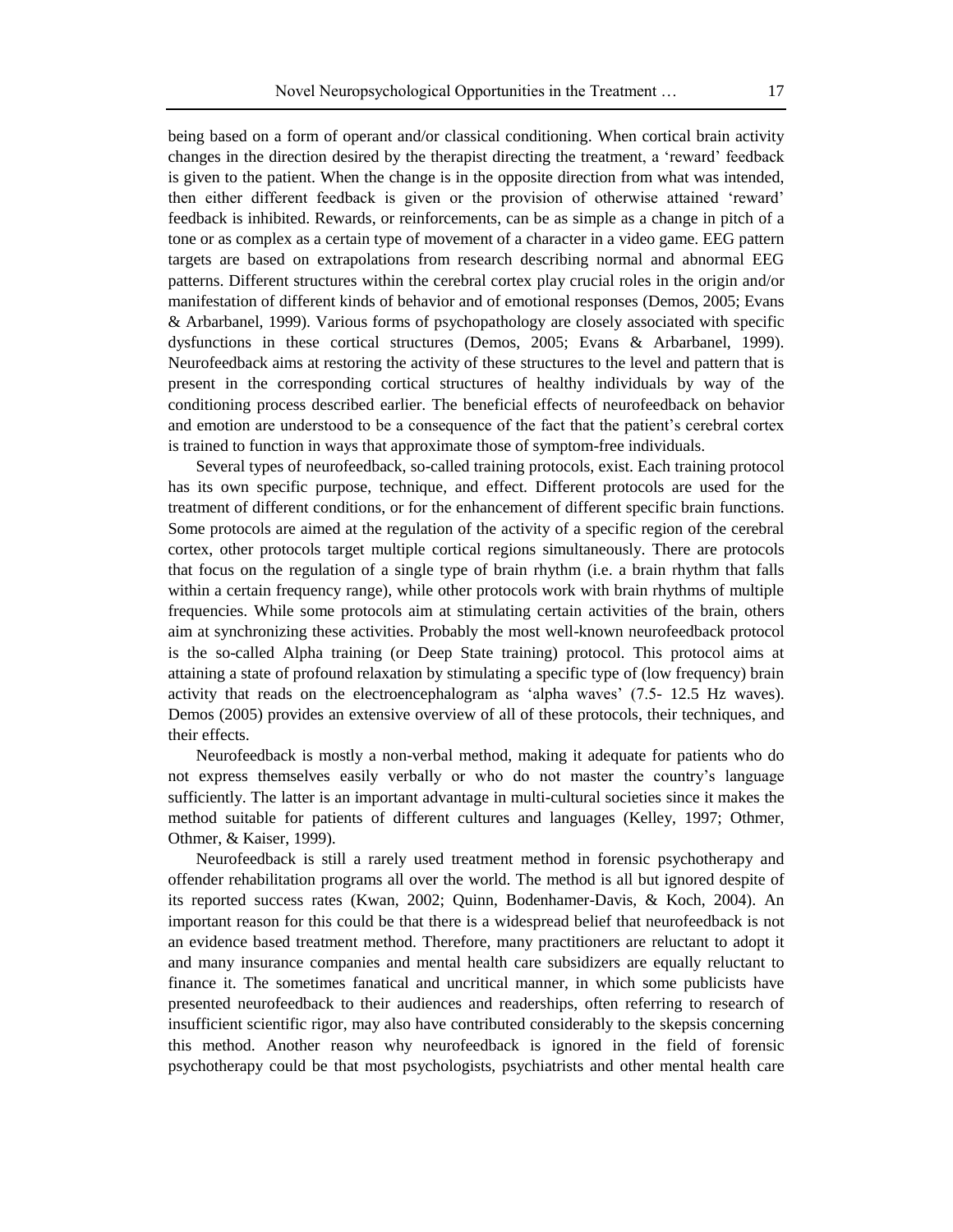workers are trained to perceive anti-social and criminal behavior mostly as a result of a problematic development and/or traumatic experiences. They usually have learned that the most effective way to treat these phenomena is to influence their patient's perceptions, thought patterns, and emotional reactions with the use of spoken (and written) word, role play, and medication. Neurofeedback's basic approach, i.e., healthier thinking, feeling and behaving by way of stimulating the brain to function in a healthier manner, is usually quite alien to them. The often perceived incompatibility of neurofeedback's basic approach and the basic approaches of traditional forms of psychotherapy may also account for some of the reluctance in the field to adopt this treatment method.

# **THE PRACTICE OF NEUROFEEDBACK**

First of all, neurofeedback, unfortunately, is not for everybody. Several exclusion criteria for the method are found in the literature. These exclusion criteria are related to the occurrence of adverse effects and/or symptom exacerbation in the patient when applying the treatment. General consensus exists on the following exclusion criteria:

- The diagnosis of schizophrenia and/or psychotic episodes in the patient's history.
- The diagnosis of borderline personality disorder.
- The diagnosis of bipolar disorder.
- The current daily use of significant quantities of alcohol and/or the frequent use of drugs. Patients suffering from SUDs need to be abstinent for at least one month before neurofeedback treatment can be administered. The detoxification phase of SUDs treatment needs to be completed before starting neurofeedback.

A neurofeedback treatment is usually completed after 30–60 sessions, depending on the severity of the symptoms that are treated and on the pace with which the patient's brain reacts to the treatment. Usually the treatment is discontinued if no change in the EEG readings is found after 10–15 sessions. The reason for this is that, in most cases, no further effects are to be expected if changes remain absent after 10–15 sessions (Demos, 2005). Neurofeedback can be incorporated in both inpatient and outpatient treatment programs. The frequency of the sessions can vary between once a week and four sessions a day. A typical neurofeedback session takes about thirty minutes to complete.

The application of neurofeedback protocols is relatively easy to be trained in for licensed psychotherapists and psychiatrists. Neurofeedback courses are available in a growing number of countries. There are also good quality neurofeedback courses to be found online.

High-quality neurofeedback equipment is easy to acquire and is quite affordable for most practitioners. A complete high-quality neurofeedback system should not cost more than three thousand U.S. dollars. Additional requirements include:

- A laptop computer.
- A comfortable chair, preferably a TV chair, for the patient to sit in.
- A second computer screen.
- A quiet room.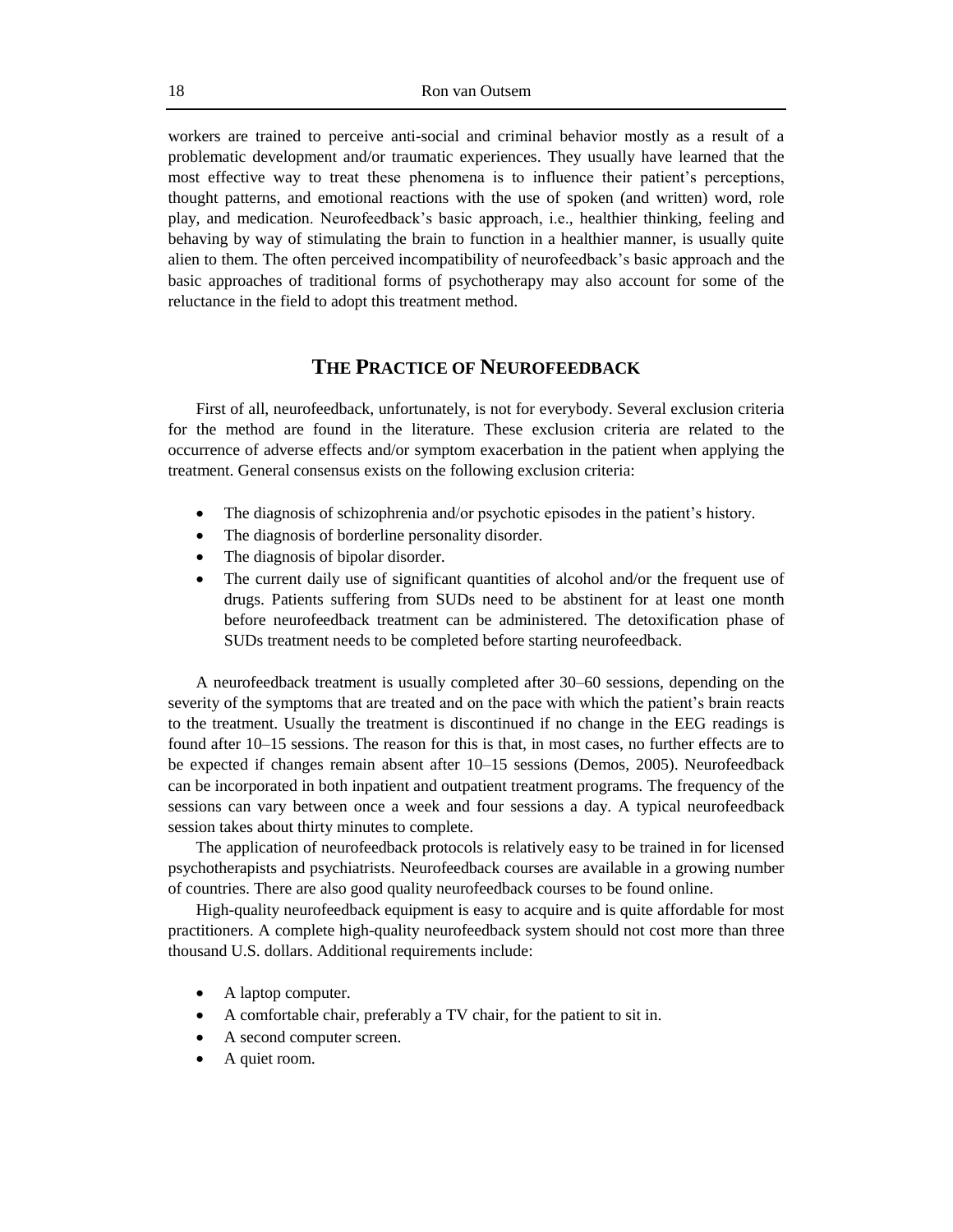A typical neurofeedback session consists of the following elements:

- 1 The patient is welcomed.
- 2 The patient is briefly asked about his/her current emotional and physical state, about any recent consumption of alcohol or drugs, about any important recent events that may affect neurofeedback training, and about any positive or adverse effects the patient experiences during the neurofeedback treatment. The session will be cancelled if the patient is under the influence of alcohol and/or drugs, or if the patient is hung-over after consuming alcohol or drugs the previous day. The session will also be cancelled if the patient reports adverse effects of the treatment. In this case, it will be discussed with the patient whether the treatment will be continued using another protocol or whether the treatment will be discontinued altogether.
- 3 The patient is seated in the training chair and the electrodes are attached to the patient's head. This is done using a sticky paste that is a good conductor of electricity. Before attaching the electrodes, the specific locations on the scalp where the electrodes are placed are scrubbed gently using a special scrubbing gel. This is called a skin preparation gel.
- 4 The neurofeedback training is conducted, usually for a period of twenty minutes. With many patients, it is advisable to take a one-minute break halfway the training session. With some patients, a one-minute brake once every five minutes is necessary.
- 5 When the training is finished, the electrodes are removed from the patient's head and the remaining conductive paste is wiped off the patient's scalp and hair.
- 6 The course of the training is discussed with the patient. The patient is asked about his/her emotional state and the session is concluded.

It is inadvisable to combine psychotherapy and neurofeedback in one session. Although neurofeedback and psychotherapy are a complementary combination, conducting both psychotherapy and neurofeedback within the same session is often experienced as too fatiguing by many patients. Therefore, neurofeedback and psychotherapy should be conducted in separate sessions.

# **NEUROFEEDBACK IN THE LITERATURE THAT IS RELEVANT TO FORENSIC PSYCHOTHERAPY**

In a review of 31 research publications concerning the efficacy of neurofeedback in areas that are relevant to forensic psychotherapy (Van Outsem, 2011), beneficial effects of neurofeedback treatment were reported in all publications. In none of the studies that were reviewed, grounds were found to designate neurofeedback as a totally ineffective treatment method. Negative effects, or side effects, were found to be absent in 25 of the 31 publications. In the remaining six publications, the presence or absence of negative effects was not discussed.

The attrition rates of neurofeedback treatment that were reported in the reviewed publications were considerably lower than what is usual in most of the current forms of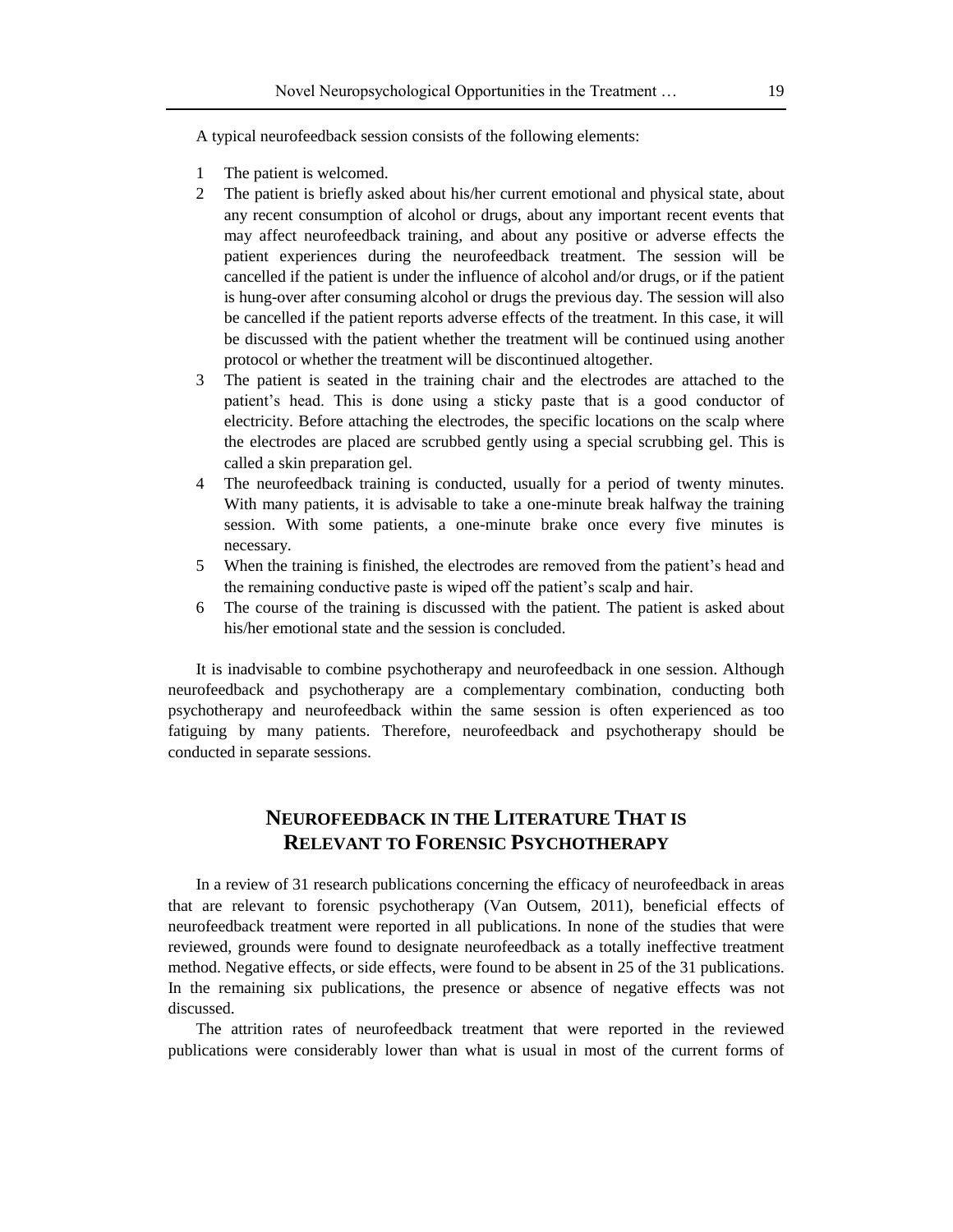psychotherapy. While attrition rates of 30–50% are very common among current forms of forensic psychotherapy (Van Wijk et al., 2007; Wilson & Cumming, 2009), the average attrition rate for neurofeedback treatment is found to be only around 15%.

In the reviewed publications in which neurofeedback was compared to other treatment methods, the reported success rates of neurofeedback exceeded those of the other methods, including cognitive behavioral therapy and medication (Gruzelier & Egner, 2005; Hammond, 2003; McKnight & Fehmi, 2001; Vernon et al., 2004). This was also the case when the effects were evaluated again after a follow-up period of 1–5 years (Butnik, 2005; Evans & Arbarbanel, 1999; Gruzelier & Egner, 2005; McKnight & Fehmi, 2001; Scott et al., 2002; Quinn et al., 2004; Vernon et al., 2004). However, because of the relatively small number of comparative studies that are conducted to date, one should be careful to draw definitive conclusions as to the efficacy of neurofeedback in comparison to other treatment methods in a considerable number of areas.

When investigating the efficacy of any method of treatment, it is necessary to assess the role of factors that are not specific to the treatment method itself, but which nonetheless may influence the measurements of its effects. Three of such factors, which are very important are the placebo effect, the patient–therapist relationship, and the therapist's personal qualities. In the conducted review, two studies on the efficacy of neurofeedback were found which referred specifically to the role of these non-specific factors. Engelbrecht et al. (2010) concluded from their placebo controlled study that changes in EEG patterns after treatment were to be attributed to the neurofeedback program itself, and not to any extent to the placebo effect. In this study, no post treatment changes in EEG patterns were found in the placebo group. Conversely, the intended changes were found in the treatment group. The subjects in the placebo group had completed a sham neurofeedback program. According to the authors, all subjects were convinced that they had followed the real neurofeedback treatment. McKnight and Fehmi (2001) found in their evaluative study that the health benefits of neurofeedback that were reported by their subjects were independent of the skill or experience of the therapist who treated them. Also, no correlation was found between the treatment outcome and the reported quality of the relationship between therapist and patient. These findings are consistent with the premise that the effects of neurofeedback are not the result of non-specific factors. They rather constitute support for the efficacy of the treatment program itself.

To date, there is insufficient evidence to be found in the literature that neurofeedback could reduce aggressive and/or anti-social behavior in patients suffering from personality disorders. Personality disorders are regularly diagnosed among forensic patients (Nestor, 2002). The possibility exists, however, that this treatment method could alleviate some of the symptoms that are associated with the various types of personality disorders. Further research in this area is needed to determine whether, and if so to what extent, neurofeedback can be of value in the treatment of forensic patients suffering from personality disorders. Valid research on the effects of neurofeedback in patients suffering from psychotic disorders like schizophrenia is also still scarce. So far, it cannot be determined whether neurofeedback could be of any use in the treatment of psychotic forensic patients.

In most of the reviewed publications, it is not in any way advocated that neurofeedback should replace traditional forms of psychotherapy altogether in the areas of treatment for which evidence of neurofeedback's efficacy exists. While neurofeedback may create an ability in the patient to achieve behavioral and emotional change by optimizing certain brain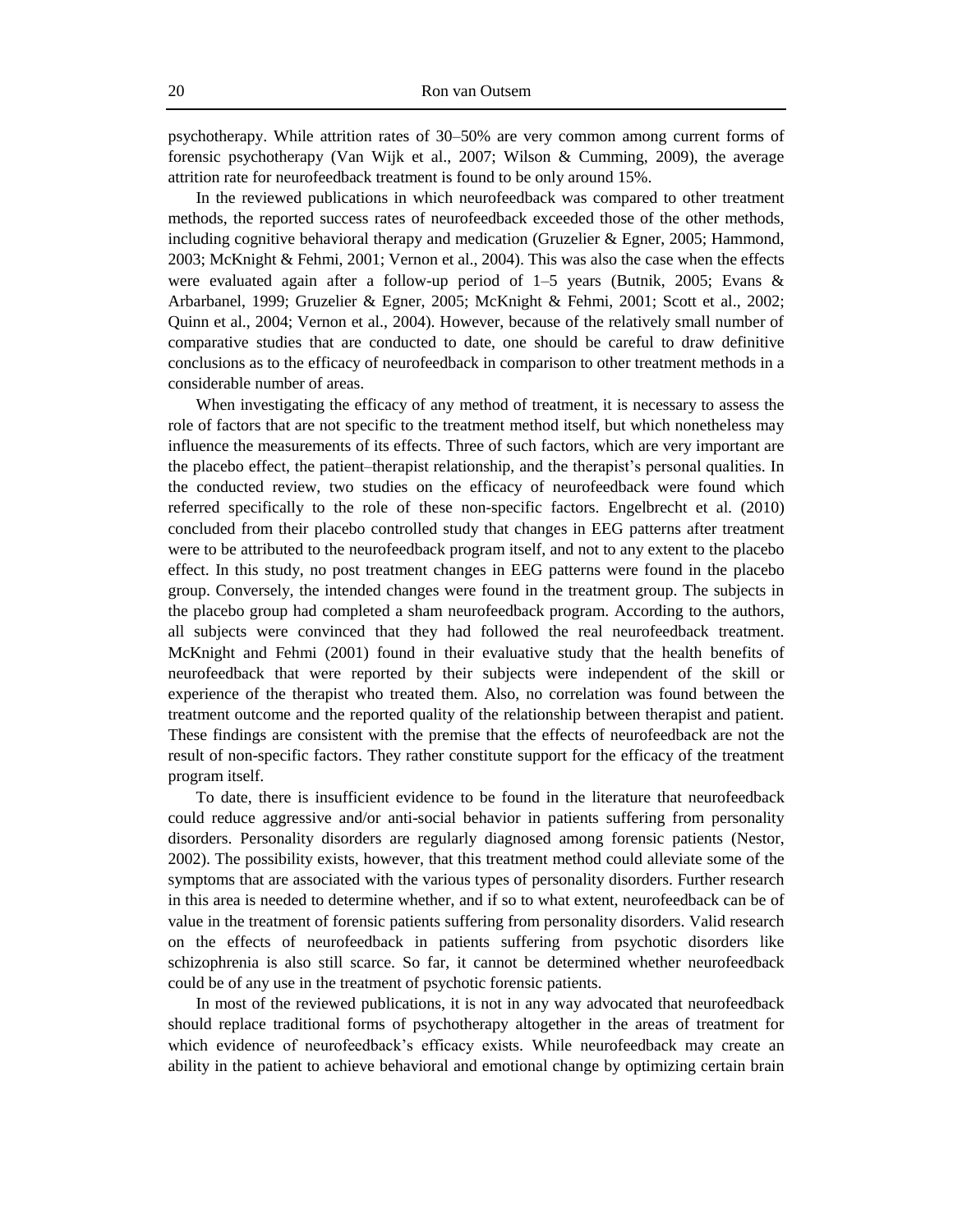functions, other forms of psychotherapy, e.g. cognitive behavioral therapy, can provide guidance as to the directions in which this change could take place. For instance, partial or total recovery from (long-term) addiction and/or psychopathology often places the patient in a situation in which a new personal life-style has to be developed. The patient may change his/her choice of friends, change his/her way of relating to other people, take up a new career, etc. Counseling is generally considered as being very useful when a patient stands before the challenge of designing and adopting a new personal life-style. Therefore, neurofeedback and traditional forms of psychotherapy should be seen as complementary partners rather than as competitors.

# **POSSIBLE APPLICATIONS OF NEUROFEEDBACK IN OFFENDER TREATMENT**

According to the literature, neurofeedback could play a role in the following areas of offender treatment:

#### **Aggression, Anti-Social, and Criminal Behavior Related to Substance Abuse**

Substance abuse, especially the abuse of alcohol, opiates, cocaine, and amphetamines, is a well-known cause, catalyst, and perpetuator of aggressive, anti-social, and criminal behavior such as theft, burglary, street-robbery, physical and sexual violence, drug trafficking, etc. (Glass, 1991; Martin & Johnson, 2005; Nestor, 2002; Wekerle & Wall, 2002). In most of these cases, solving the substance dependency problem is tantamount to solving the total behavior problem (Glass, 1991; Wekerle & Wall, 2002). Since neurofeedback has shown good results in helping patients to recover from their addiction and to stay abstinent, it should be seriously considered when substance abuse is a pivotal factor in the patient's problem behavior.

### **Domestic Violence**

In the field of domestic violence, there are several processes in which neurofeedback could prove helpful. First, there is again the problem of substance abuse. The abuse of alcohol is by far the most powerful predictor of re-offense after treatment in domestic violence offenders (Lin et al., 2009). Second, much of the violent behavior within intimate relationships is caused by conditioned emotional responses to cues, which are interpreted as a confirmation of certain aversive cognitions (Dutton, 2006; Hamel & Nicholls, 2007; Hampton et al., 2006; Jackson, 2007; McCue, 2008; Van Outsem, 2001). The most common of these responses are pathological jealousy (a strong emotional response to a perceived confirmation of the thought that the subject's partner is being unfaithful), fear of abandonment (which occurs strongly when the subject perceives any cue as a sign that his/her partner is planning to leave him/her), and sense of disqualification (a strong response of anger and humiliation when the subject perceives any cue as a confirmation of his/her conviction that his/her partner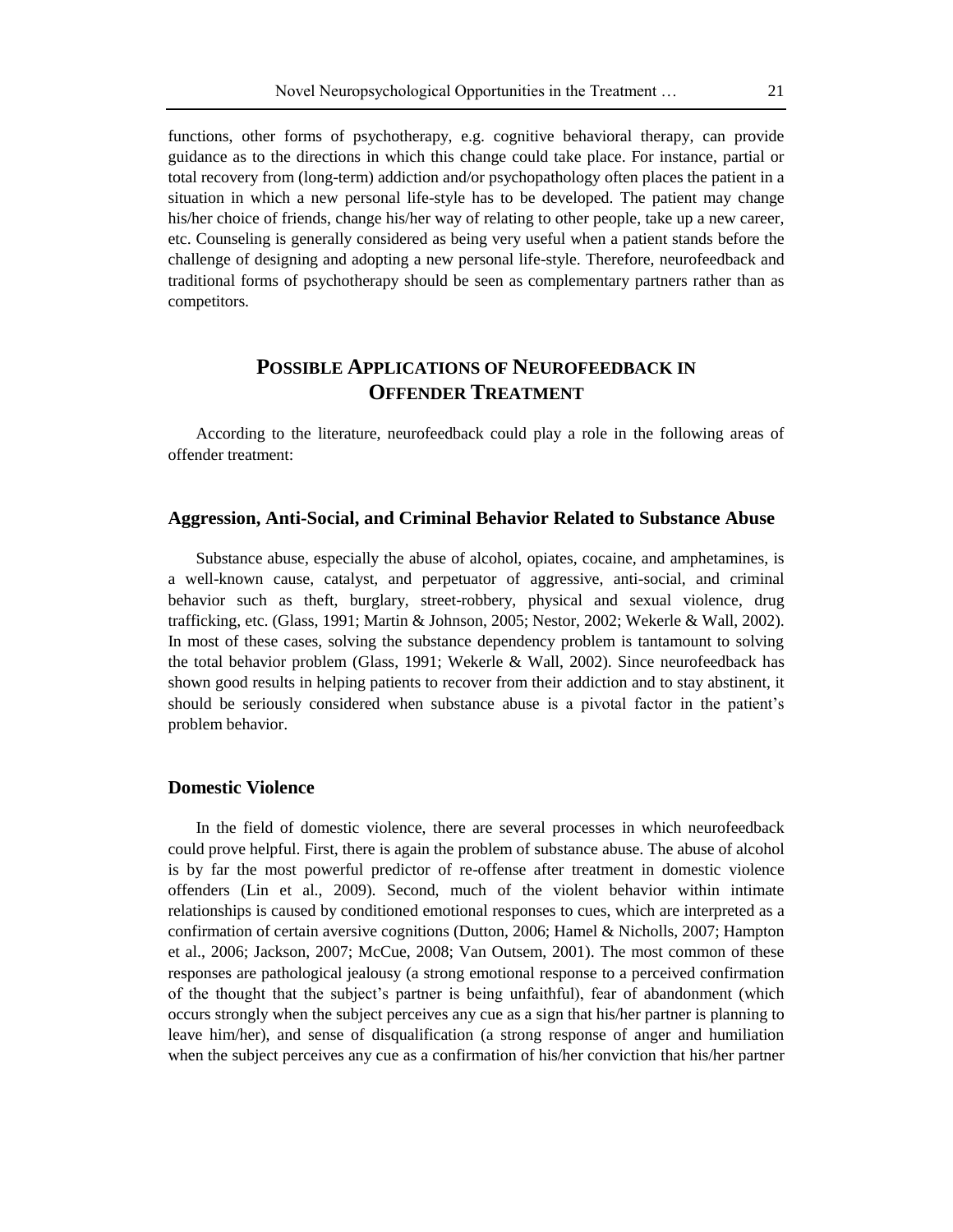does not take the subject seriously, does not care for the subject, or puts the subject's abilities into question). Neurofeedback could be used here as a tool to enhance the subject's flexibility of thinking and of emotional response as is described by McKnight and Fehmi (2001). As a result, the patient may become more able to challenge and modulate his/her own negative cognitions and to generate more constructive behavioral responses to perceived negative cues. Third, again as described by McKnight and Fehmi (2001), neurofeedback could be effective in relieving stress, which results from the unconscious effort to maintain habitual forms of focused attention. This translates into the stress which is experienced in daily life and which is usually accompanied by the phenomena of rumination and ‗gripping' (i.e. hyperfocusing on stress-provoking cues). These phenomena often play an important role in fuelling domestic violence (Dutton, 2006; Hamel & Nicholls, 2007; Hampton et al., 2006; Jackson, 2007; McCue, 2008; Van Outsem, 2001). The enhancement of flexibility of thinking and of emotional response is also here a key process of recovery.

Neurofeedback may also be a valuable tool in the treatment of other forms of violent and anti-social behavior, i.e., that takes place outside intimate relationships, in which an important role is played by the phenomena that are mentioned above.

# **Aggression Problems and Delinquency Caused by, or Catalyzed by, Attention Deficit Hyperactivity Disorder (ADHD)**

Aggression problems and criminal behavior are often a part of the total problem behavior that is displayed by patients suffering from ADHD (‗t Hart-Kerkhoffs, 2010; Peniston et al., 1993; Vermeiren, 2002; Wilson & Cumming, 2009). The efficacy of neurofeedback in treating ADHD, as is reported in the literature, may offer possibilities for the reduction of the impulsive aggressive behavior that is often associated with this condition. This may especially be the case in patients who do not react satisfactorily to medication or who fail to comply with the medication regime.

# **Aggression Problems and Delinquency Caused by, or Catalyzed by, Autism Spectrum Disorder (ASD) and Post Traumatic Stress Disorder (PTSD)**

These disorders are also sometimes accompanied by aggressive outbursts and delinquent behavior (‗t Hart-Kerkhoffs, 2010; Vermeiren, 2002; Wilson & Cumming, 2009). The efficacy of neurofeedback in treating these specific conditions is less empirically supported than that in treating ADHD and SUDs, although some evidence does exist (Kouijzer et al., 2008; Martin & Johnson, 2005; Peniston et al., 1991, 1993; Peterson, 2000; Smith & Sams, 2005; Van Outsem, 2011).

#### *Prevention of Delinquent Behavior*

Neurofeedback could also play a role in the *prevention* of criminal behavior. The early treatment of conditions such as ADHD, Post Traumatic Stress Disorder (PTSD), and SUDs could probably reduce the probability of development of criminal behavior in (young) patients who are treated successfully. Also, the treatment of learning difficulties with the use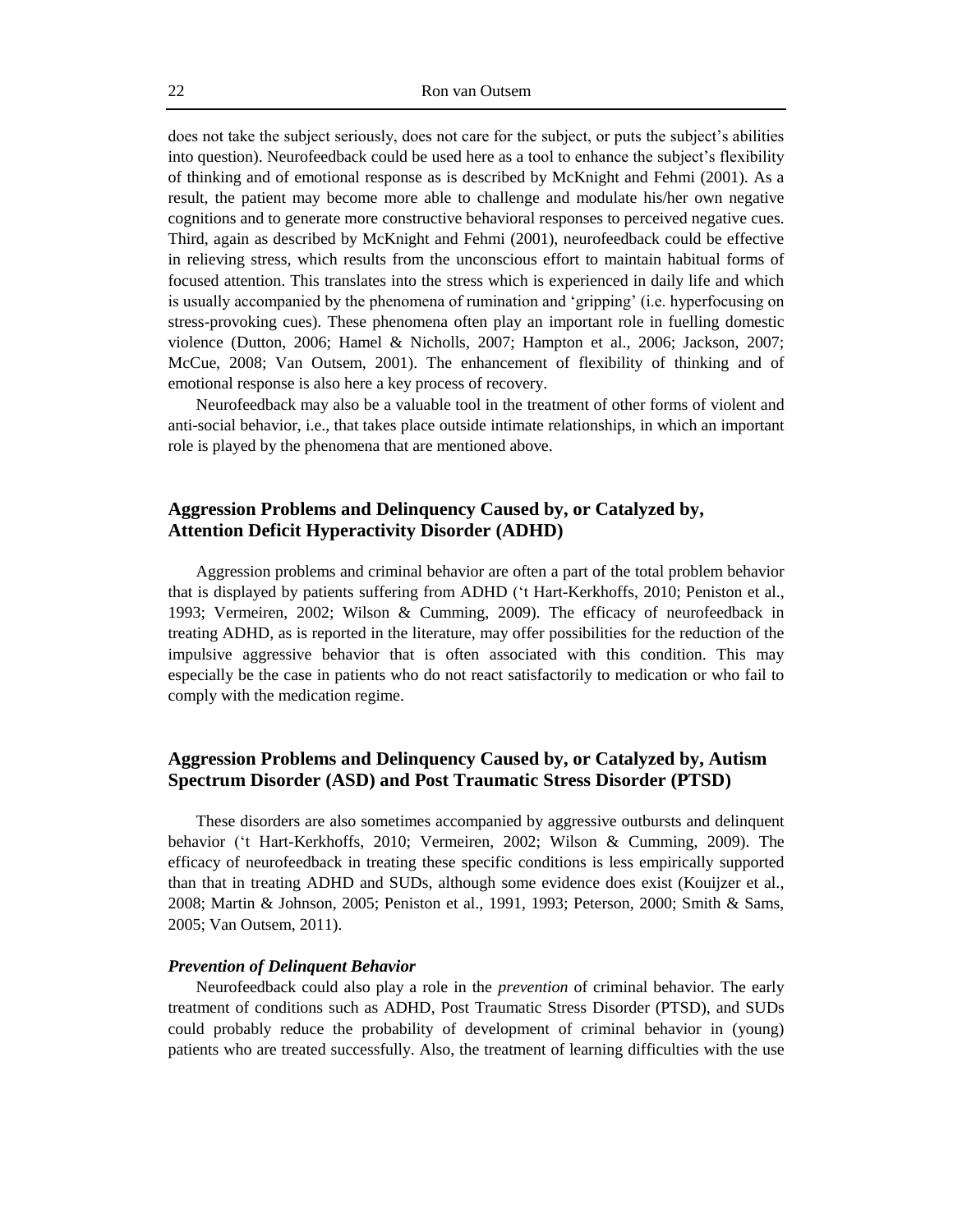of neurofeedback may, at least to some extent, prevent drop-out from school. This may also have a preventive effect on delinquency. According to a growing body of research, neurofeedback offers good results in the treatment of various types of learning disabilities (Fenger, 1998; Fernández et al., 2003; Hammond, 2007; Tansey, 1991; Thompson & Thompson, 1998)

# **EMPIRICAL SUPPORT FOR THE EFFICACY OF NEUROFEEDBACK IN ADHD AND SUDS**

The two areas of treatment in which neurofeedback's efficacy is most empirically supported, and which are relevant for offender treatment, are ADHD and SUDs.

# **ADHD**

In this area, the efficacy of neurofeedback is well established and documented (Arns et al., 2009; Butnik, 2005; Carmody et al., 2001; Fuchs et al., 2003; Gruzelier & Egner, 2005; Heinrich et al., 2004; Kaiser & Othmer, 2000; Linden et al., 1996; Lubar & Lubar, 1999; Masterpasqual & Healey, 2003; Monastra et al., 2002; Monastra et al., 2005; Nash, 2000; Patrick, 1996; Robbins, 2000; Rossiter & La Vaque, 1995; Schulenburg, 1999; Thompson & Thompson, 1998; Tinius & Tinius, 2000; Vernon et al., 2004). In these publications, a total of 1232 subjects were studied. Randomized controlled trials are the most prevalent in this area of treatment (five studies). Heterogeneity was not significant ( $I^2 = .22$ ,  $p = .15$ ). No significant publication bias was found (Egger's  $p = .9$ ). Symptom reduction was found in patients of all age groups. Around 80% of patients show measurable improvements, which, in most studies, are corroborated by parents, teachers, and/or spouses. These improvements consist of increases in concentration and self-control and of the amelioration of social behavior in general. The social behavior of the treated patients tends to become more empathic, while impulsive and aggressive behavior toward others significantly decreases. The magnitude of the desired effects of neurofeedback in patients with ADHD is at least comparable to that of stimulant medication therapy, and is in many cases greater (Arns et al., 2009; Fuchs et al., 2003; Gruzelier & Egner, 2005; Heinrich et al., 2004; Kaiser & Othmer, 2000; Linden et al., 1996; Monastra et al., 2002, 2005; Rossiter & La Vaque, 1995). Arns et al. (2009) concluded from their meta-analytic study that neurofeedback can be considered efficacious and specific as a treatment for ADHD since both prospective controlled studies and studies employing a pre- and post-design found large effect sizes for neurofeedback on impulsivity and inattention, for both Hedges'  $\hat{g} = .8$ , and medium effect sizes on hyperactivity, Hedges'  $\hat{g} =$ .6. Most authors name as an important advantage of neurofeedback over stimulant medication treatment for ADHD that the desired effects remain for a prolonged period of time after treatment, and that these effects are often permanent (Arns et al., 2009; Fuchs et al., 2003; Gruzelier& Egner, 2005; Heinrich et al., 2004; Kaiser & Othmer, 2000; Linden et al., 1996; Monastra et al., 2002, 2005; Rossiter & La Vaque, 1995; Schulenburg, 1999; Thompson & Thompson, 1998; Vernon et al., 2004). Conversely, the effects of stimulant medication end when the intake of these substances ends. Moreover, the often present side effects of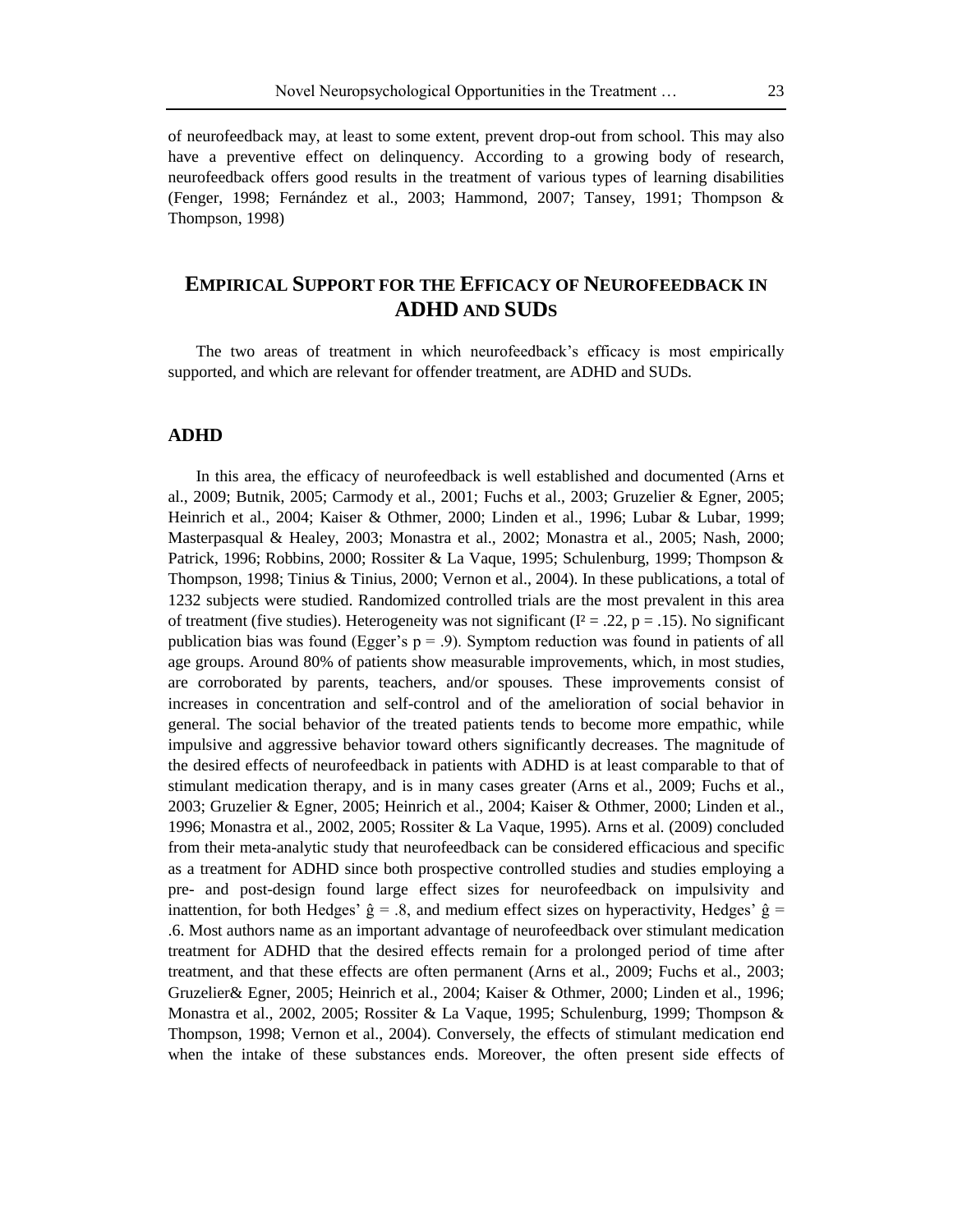stimulant medication, which have a strong negative effect on compliance with this type of treatment, are totally absent when neurofeedback is applied (Fuchs et al., 2003; Gruzelier & Egner, 2005; Kaiser & Othmer, 2000; Monastra et al., 2002, 2005; Rossiter & La Vaque, 1995; Vernon et al., 2004). The temporary worsening of symptoms of ADHD when medication is not taken on time, the so-called rebound effect, is also not a problem when neurofeedback treatment is chosen (Fuchs et al., 2003; Gruzelier & Egner, 2005; Heinrich et al., 2004; Kaiser & Othmer, 2000; Rossiter & La Vaque, 1995). The advantages of neurofeedback over stimulant medication therapy in patients with ADHD are especially eminent in the light of the fact that in stimulant medication therapy compliance is usually very low and attrition very high (Fuchs et al., 2003; Gruzelier & Egner, 2005; Linden et al., 1996; Monastra et al., 2002, 2005; Rossiter & La Vaque, 1995).

#### **SUDs**

Considerable documentation on neurofeedback's effectiveness in the area of alcohol and drug dependency can be found in the literature (Burkett et al., 2005; Kelley, 1997; Peniston & Kulkoski, 1999; Scott et al., 2002; Scott et al., 2005; Quinn et al., 2004; Trudeau, 2000). In the studies of abstinence (0–4 uses after completion of treatment) versus relapse (more than four uses after treatment completion) during a follow-up period of 1–5 years, the computed effect sizes (odds ratio) ranged between 4.1 (crack cocaine, 1-year follow-up) and 6.7 (alcohol, 5 years follow-up). Effect sizes in studies on the self-reported number of uses during 1–5 years after treatment completion ranged between Hedges'  $\hat{g} = .6$  (crack cocaine, 1-year follow-up) and .9 (alcohol, 5 years follow-up). According to four studies, the efficacy of neurofeedback exceeds that of current treatment methods in this area after a follow-up period of 1–5 years (Burkett et al., 2005; Callaway & Bodenhamer-Davis, E., 2008; Quinn et al., 2004; Trudeau, 2000). After completion of conventional forms of substance abuse treatment, 65–70% of patients take (any amount of) alcohol or drugs again within the first year (McKay et al., 1999). For neurofeedback treatment, this rate is 45–50% (Burkett et al., 2005; Quinn et al., 2004; Trudeau, 2000). Of the evaluative studies that were selected on neurofeedback as a treatment method for alcohol and drug dependency, three were randomized controlled studies. Significant heterogeneity ( $I^2 = .79$ ,  $p = .002$ ) was found. This was caused by the fact that patients with different types of addiction were studied. Relapse in crack cocaine addiction was considerably more prevalent than in addiction to alcohol or marijuana. No significant publication bias (Egger's  $p = .4$ ) was found. A total of 511 subjects participated in these studies.

Two large studies in Texas (Callaway & Bodenhamer-Davis, 2008) showed quite remarkable results. One study was done within the state corrections system, the other with addicted homeless people (95% of whom were crack cocaine addicts). Three-year follow-up data was strongly indicative of success using the neurofeedback treatment. Sixty-nine patients completed treatment and have been followed for from six months to one and one-half years after treatment. Success was defined very stringently, through four criteria, all of which had to be met:

- 1 Not on drugs (verified though random urine analysis).
- 2 Not homeless.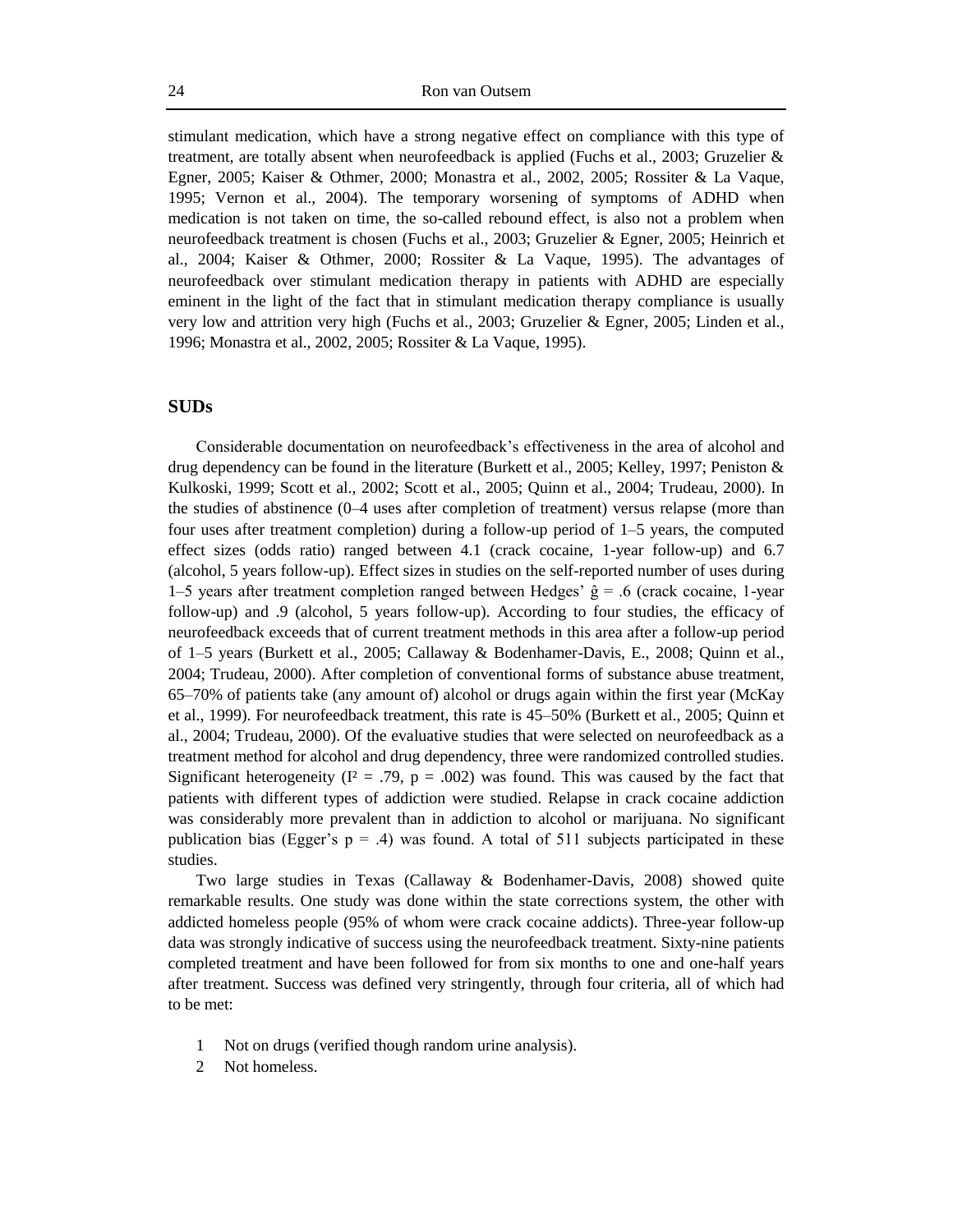- 3 Not unemployed (at work or in school).
- 4 Not arrested.

None of these patients were employed or had a home when they entered treatment, and all had lengthy police records. After one and one-half years 83% of patients were successful in meeting all four criteria.

# **NEUROFEEDBACK IN ADHD**

The neurofeedback protocols that are used in treating ADHD are all so-called qEEGguided, or qEEG-informed, protocols. These are protocols that are based on the result of the patient's qEEG.

The qEEG (quantitative electroencephalogram) is also known in popular terms as a "brain map". An electroencephalogram is a report on electrical activity within the brain that provides detailed information about brain function. The report is produced by a biomedical device called an electroencephalograph. A quantitative EEG differs from a traditional EEG in that it performs an extensive set of computerized statistical analyses on the collected raw EEG data. The EEG patterns from an individual's brain are compared with a normative database containing data from a large number of other individual EEGs. The EEG data within this database are collected from a group of carefully-selected, symptom free, healthy people of different age groups. The individual's EEG is always compared to the EEG data in the normative database of other individuals in a similar age group. This statistically analyzed EEG, the qEEG, provides the clinician with a great deal more specific information about brain function than a traditional EEG.

Important kinds of information quantified by the qEEG include:

- A measure of the amount of electrical activity (in a range of different frequency bands) at many standardized scalp locations. This information is called a "power analysis".
- A measure of the nature of the connections, or communication pathways, between different locations on the brain's cortex. This information is called a "coherence analysis".

More in-depth information about the qEEG is found in the introductory book by John Demos (2005). Interpreting a qEEG is a complex matter with a steep learning curve. However, it is also possible for the clinician to only collect the raw EEG data and to have them analyzed by specialized professionals. These professionals will usually also provide the neurofeedback treatment protocol to be used based on the qEEG report.

In treating ADHD with neurofeedback, qEEG-guided protocols are preferred to standard protocols. The reason for this is that different variants of dysfunctional EEG patterns exist within the group of patients suffering from ADHD. The two most common EEG patterns found in ADHD patients are: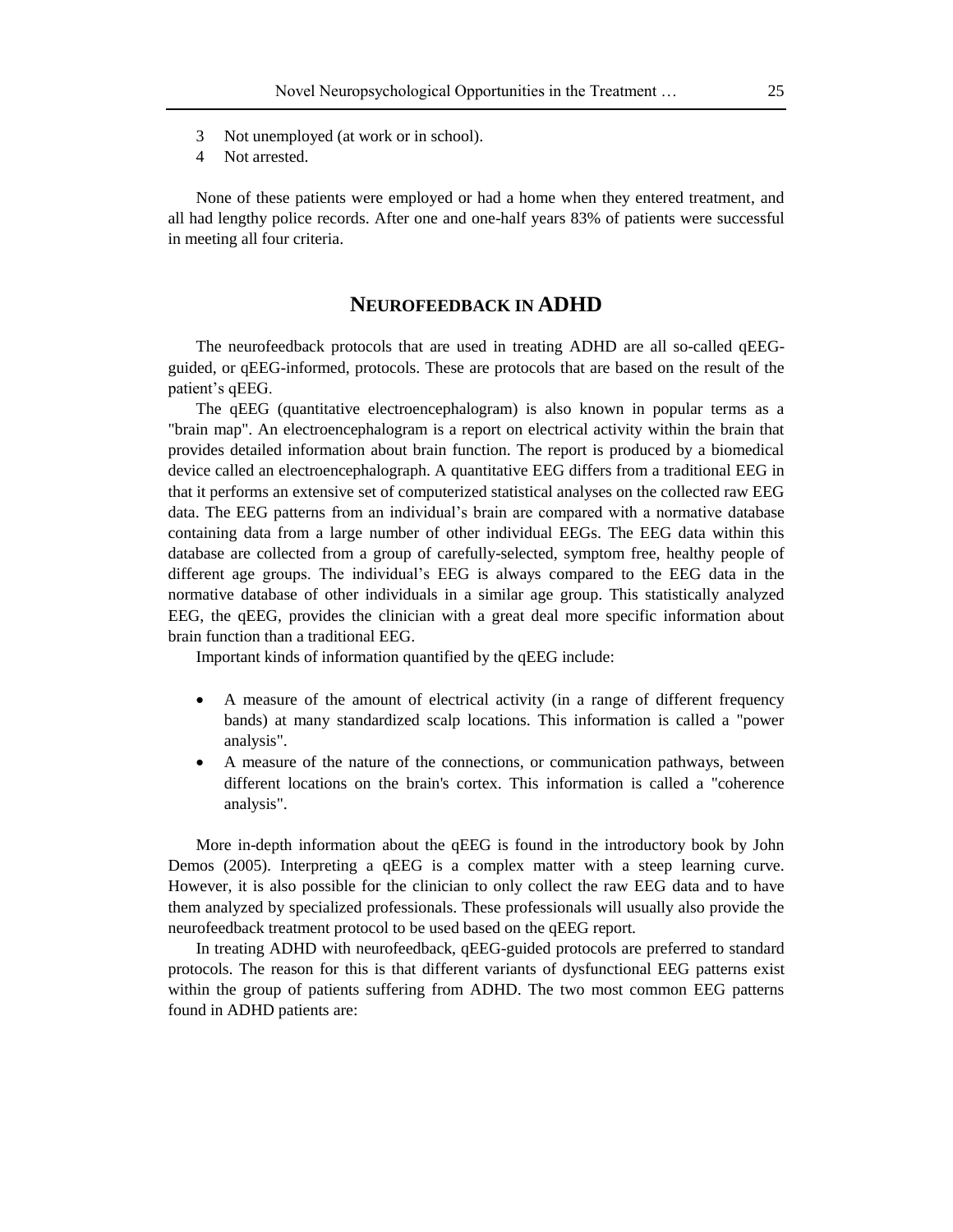- Frontal slowing: This is an excess of slow synchronized activity in the range of 1 to 12 Hz located in the frontal areas of the cerebral cortex. Around 70% of patients suffering from ADHD show this EEG pattern (Thompson & Thompson, 2003).
- Diffuse Beta: This is an excess of fast desynchronized activity (usually above 20 Hz) that is found over the entire cerebral cortex. This pattern is found in about 20% of all ADHD patients (Thompson & Thompson 2003).

The remaining 10% of ADHD patients show various kinds of atypical EEG patterns.

In the case of frontal slowing, most qEEG-guided neurofeedback protocols that are used target frontal, prefrontal and central cortical areas and are designed to reduce slow frontal activity and to enhance faster desynchronized frontal activity. In the case of the diffuse Beta variant, the protocols that are most frequently used target central and parietal cortical areas. These protocols are designed to eliminate the excessive fast and desynchronized cortical activity. The general idea is to customize the neurofeedback protocol so that it stimulates every individual patient's brain to counteract its own specific dysfunctional cortical activity pattern.

# **NEUROFEEDBACK IN SUDS**

Patients suffering from SUDs are eligible for neurofeedback treatment when they are abstinent for at least one month. The detoxification phase of SUDs treatment needs to be fully completed before starting neurofeedback.

The best empirically supported neurofeedback protocol is the Peniston protocol with the Scott and Kaiser modifications (Bodenhamer-Davis & Callaway, 2004; Callaway & Bodenhamer-Davis, 2008; Scott et al., 2005; Sokhadze et al., 2008). Several slightly different versions of this protocol exist.

### **A Neurofeedback Protocol for the Treatment of SUDs**

This protocol is based on the Peniston protocol with the Scott and Kaiser modifications. It is one of the many variants of it that exist.

After the completion of detoxification (i.e. at least a month after attaining stable and complete abstinence), and when all diagnostic conclusions are reached, the patients have several (at least two) sessions with the neurofeedback therapist in which the following subjects are discussed:

- General information about neurofeedback.
- What the patient can and cannot expect from neurofeedback treatment.
- The necessity of psychotherapy next to neurofeedback (neurofeedback *is not an alternative for* psychotherapy. Neurofeedback and psychotherapy are complementary treatment modalities).
- What is expected from the patient (total abstinence during treatment, attending all sessions, reporting adverse effects, reporting relapse, etc.).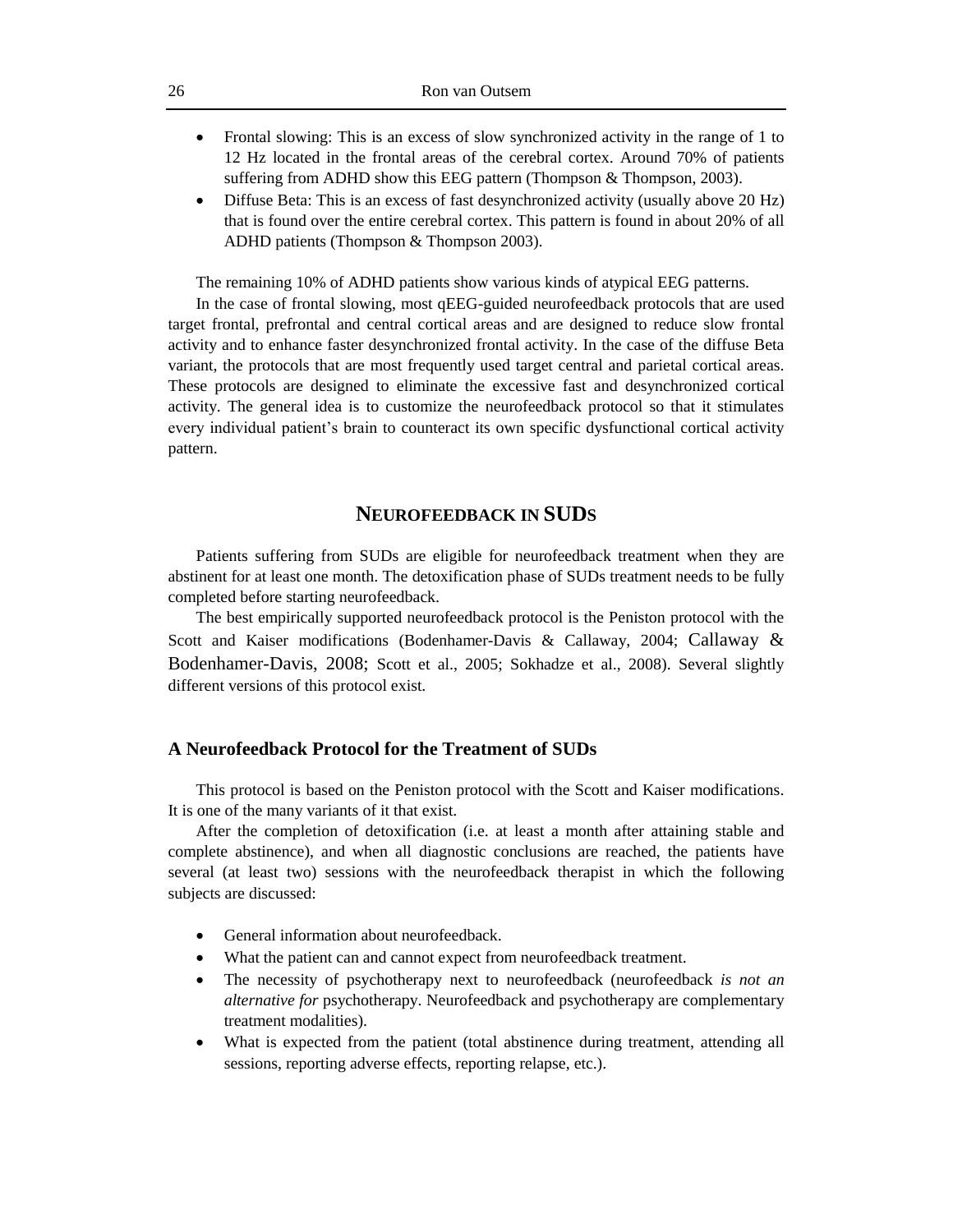- What the neurofeedback training sessions are like.
- The expected number of sessions, the planning of the sessions during the week, and the time-span of the complete neurofeedback treatment.
- Any questions the patient may have.
- How to use the symptom and craving self report diary.

During neurofeedback treatment, the patients keep a self report diary in which subjective progress in terms of symptoms and craving is monitored. It is generally considered useful to employ rating scales to quantify subjective symptoms and craving.

Before starting the neurofeedback treatment, the therapist and the patient write three to five so-called vignettes. These vignettes are short patient-personalized stories about successfully rejecting alcohol and/or drugs.

When all preparations are completed, the neurofeedback sessions will start. The applied treatment protocol is a standard neurofeedback protocol, so no qEEG is required. The protocol comprises two phases:

#### **Phase 1**

In phase one, fifteen to twenty sessions of Sensory Motor Rhythm (SMR) and Theta training will take place. In these sessions, the augmentation of the production of SMR (12-15 Hz activity) on the Cz location (one channel) or C3 and C4 locations (two channels) is rewarded. Simultaneously, the decrease of the production of Theta (4-8 Hz activity) at Cz or C3 and C4 is also rewarded. The designated scalp locations are in accordance with the International 10-20 system of electrode application.

# **Phase 2**

In phase two, twenty sessions of Alpha-Theta training is administered. The patient is rewarded when the power of Theta (4-8 Hz activity) exceeds that of Alpha (8-12 Hz activity) at the scalp locations Pz (one channel) or P3 and P4 (two channels). Immediately before starting the training, one of the vignettes is read to the patient by the therapist. The patient is instructed to imagine the vignette as vividly as possible.

# **VIGNETTES**

Vignettes are written according to the following criteria:

- Vignettes are short. They take no longer than one minute to be read.
- The vignettes describe situations that are common risk situations in the patient's daily life.
- The vignettes are written in the patient's own words.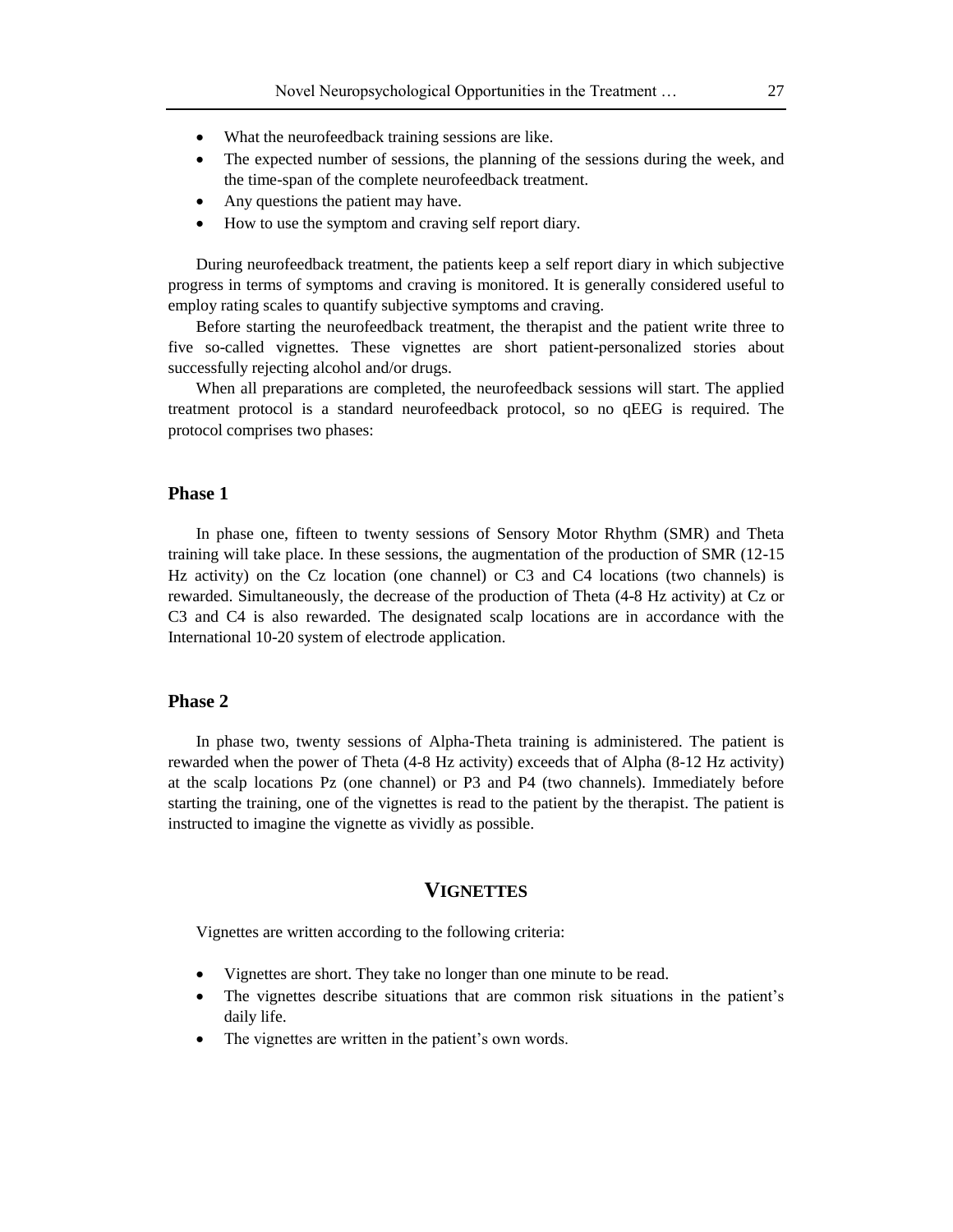- The type of alcoholic beverage the patient typically drinks and/or drug the patient is addicted to is explicited. These substances are referred to using the names the patient uses for them.
- The vignettes have the following basic structure: 1: the description of the risk situation, 2: the description of the experience of temptation and craving, 3: the overcoming of the temptation and the craving, and 4: the experience of positive emotions as a result of overcoming the situation.

# **SOME EXAMPLES OF VIGNETTES**

### **Vignette "Yesterday's Friends"**

Imagine yourself walking down a street in your neighborhood. Suddenly you see a couple of old friends you used to drink/do drugs with (specify the drug the patient is addicted to). You have a very nice talk with them, reviving old memories of the good old "wild" times.

One of your old friends then says he knows about a great party taking place tonight. It's just the kind of party you used to go to and enjoy together with your old friends. The idea is born to meet up at this old friend's house, have a drink and ………………………………..(specify drug) first, and then go to the party. Everybody is very enthusiastic about the idea. You know you do have the money to go to this party. You really feel the temptation to go.

Then suddenly you start getting second thoughts about going to the party. Of course you like seeing your old friends again. Of course you would like to party again. Of course you would like to have a drink/use some…………………………..(specify drug) again. You feel your heart is racing. You feel the craving again!

But then you start thinking about your addiction. You realize that going to this party is a very risky thing. This party could mean total relapse. You start thinking about your addiction and about all the problems it has brought you in your life. You start thinking about how unhappy your addiction has made you feel.

Then you hear the voice of your conscience. It sounds a lot louder and convincing than usual. It's a warm and friendly voice that tells you to imagine how happy you would be without the alcohol/………………………………(specify drug). You start thinking about all the things you could do without the addiction holding you back. You feel that your craving for the alcohol/……………………………(specify drug) is getting less and less, until it goes away completely. You start feeling calm, happy and confident!

You tell your old friends that you are not going to the party this evening and you explain to them why. You are not affected in any way by their protests and objections. You don't mind being called a party crasher or a wet blanket. You don't care if they say you will miss out on an awesome night. You don't care that they say that they won't have so much fun without you….you don't feel guilty about it.

You walk away feeling happy and proud of yourself. You feel like a winner!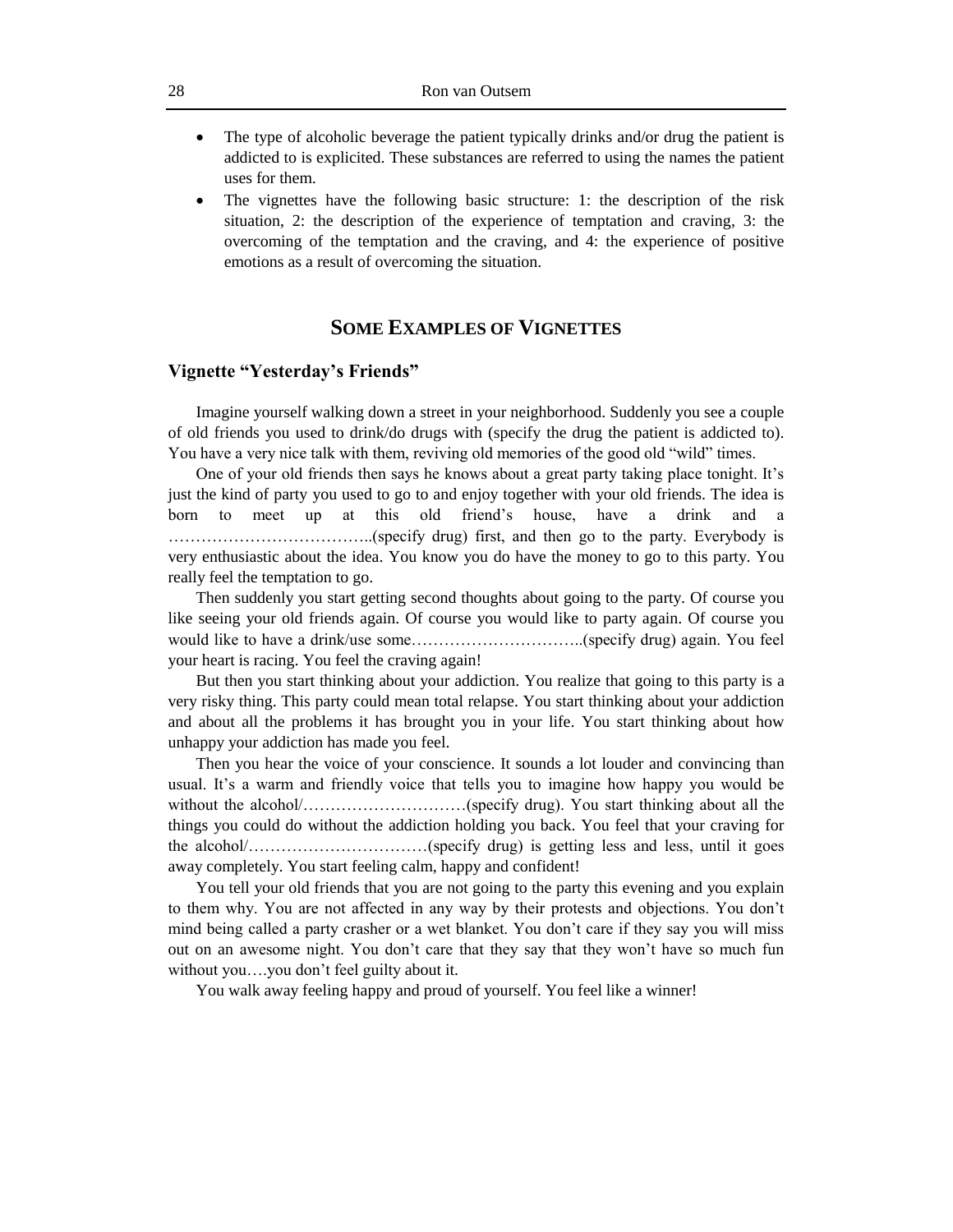# **Vignette "The Liquor Store"**

On a Saturday afternoon you walk past a liquor store. You can't help noticing an advertisement-board in the window. Your favorite drink is on sale! This week only, you can buy two whole bottles of ………………………………………………….(specify product, brand and type/variant) for the price of one. You look at the big full color picture of the ……………………………………………………(specify). It looks tempting and delicious! You really feel like entering the liquor store and buy your ………………..…………..(specify).

Your heart is racing. You can taste the ………………………………..(specify) in your mouth. You really feel the craving for the ………………………………………(specify).

Then you hear the voice of your conscience. It sounds a lot louder and convincing than usual. It's a warm and friendly voice that tells you to imagine how happy you would be without the alcohol/……………………………………(specify). You start thinking about all the things you could do without the addiction holding you back. You feel that your craving for the alcohol/……………………………(specify) is getting less and less, until it goes away completely. You start feeling calm, happy and confident!

You decide not to go in and by any alcohol. You feel strong and confident. You think of all the things you can do without your addiction to alcohol.

You walk away feeling happy and proud of yourself. You feel like a winner!

# **Vignette "In the Bar"**

You know it probably wasn't a very good idea, but you agreed to go to a bar with some friends. You may even have thought that this was a good opportunity to prove to yourself and to your friends that you could stay off the booze even in very tempting situations.

You enter the bar and you see a lot of old friends you used to have good times with. You engage in very nice conversations with them and you drink only Coca Cola or mineral water. You feel proud that you haven't given in to the temptation to drink alcohol.

It's getting later and later, and you are getting a bit tired. Everybody else is clearly having a lot of fun. Everybody is drinking alcohol, some people obviously quite a lot! You are starting to feel a little lonesome. You are considering going home, but you feel bad to go home before your friends do. They are having a lot of fun. You feel you don't fit in the party.

Before you know it, you begin saying things to yourself like "Well, one drink won't hurt". Or "I have been sober for months, having one drink doesn't mean I'll relapse".

Then you hear the voice of your conscience. It sounds a lot louder and convincing than usual. It's a warm and friendly voice that tells you to imagine how happy you would be without the alcohol. You start thinking about all the things you could do without the addiction holding you back. You feel that your craving for the alcohol is getting less and less, until it goes away completely. You start feeling calm, happy and confident!

You decide to call it a night and to go home. You feel strong and confident. You think of all the things you can do without your addiction to alcohol.

You walk away feeling happy and proud of yourself. You feel like a winner!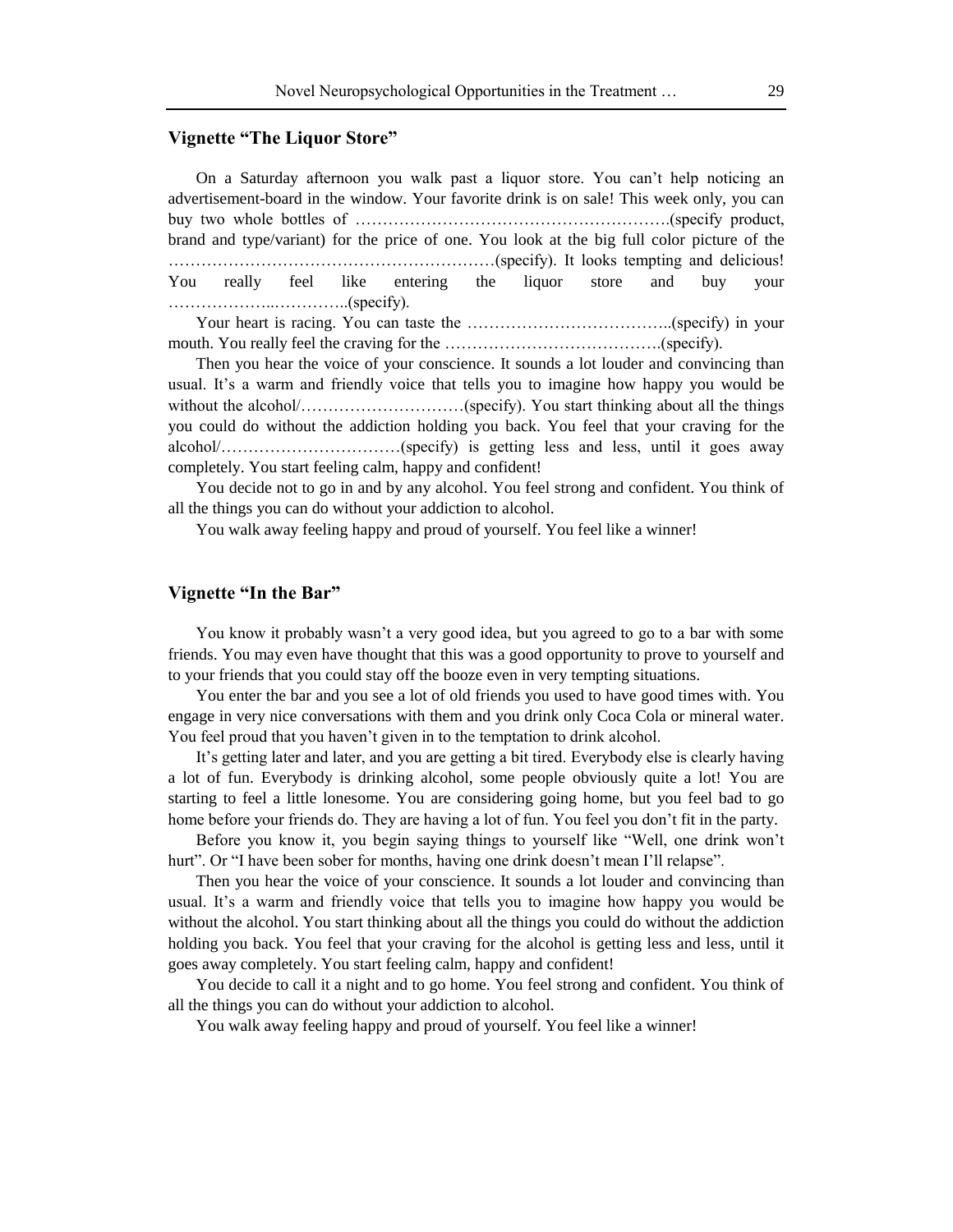#### **Vignette "Home Alone"**

You are home alone. You feel very bored, you have nothing to do. Actually, you don't really feel like doing anything. There is no one you can call or meet up with. You watch some television and make some coffee. You walk a bit about the house, you feel very, very bored. This feeling of emptiness is really getting to you.

Your old medicine for these kind of situations was having a ……………………………………(specify drink or drug). This really made you feel better, more relaxed, more energetic, more self-confident. That empty feeling used to go away after having a ……………………………(specify). Life seemed a lot more fun when having a …………………………(specify) was still OK.

You can't get your mind off having a ………………………………………(specify). Your heart starts racing. You really feel the craving for a ……………………………(specify).

Then you hear the voice of your conscience. It sounds a lot louder and convincing than usual. It's a warm and friendly voice that tells you to imagine how happy you would be without the ……………………………(specify). You start thinking about all the things you could do without the addiction holding you back. You feel that your craving for the ……………………………(specify) is getting less and less, until it goes away completely. You start feeling calm, happy and confident!

You decide not to have a ………………………..(specify) but to call an old friend or family member instead. You feel strong and confident. You think of all the things you can do without your addiction to ……………………..(specify).

You feel happy and proud of yourself. You feel like a winner!

#### **Vignette "Quarrel with the Wife/Husband"**

Again you had a fight with your wife/husband/boyfriend/girlfriend. The fights are always about the same problems that just seem unsolvable. These problems, and fights, just keep coming back.

You are very angry with your wife/husband/boyfriend/girlfriend. You feel that he/she isn't doing enough to make your relationship better. Sometimes you get the impression that he/she doesn't really care anymore. Maybe his/her love for you is ebbing away, maybe he/she doesn't love you anymore. You're feeling angry and sad at the same time. Sometimes you even feel desperate and powerless. You just don't know what to do anymore.

You feel consumed by all these bad feelings and want to get away from it all. You really want to have a …………………………………………….(specify drink or drug). After all, who cares anymore? Having a ………………………..(specify) now seems the only way out of all this. You may even feel you have the right to have a ………………………….(specify) because of the way your wife/husband/boyfriend/girlfriend makes you feel.

Then you hear the voice of your conscience. It sounds a lot louder and convincing than usual. It's a warm and friendly voice that tells you to imagine how happy you would be without the ……………………………(specify). You start thinking about all the things you could do without the addiction holding you back. You feel that your craving for the ……………………………(specify) is getting less and less, until it goes away completely. You start feeling calm, happy and confident!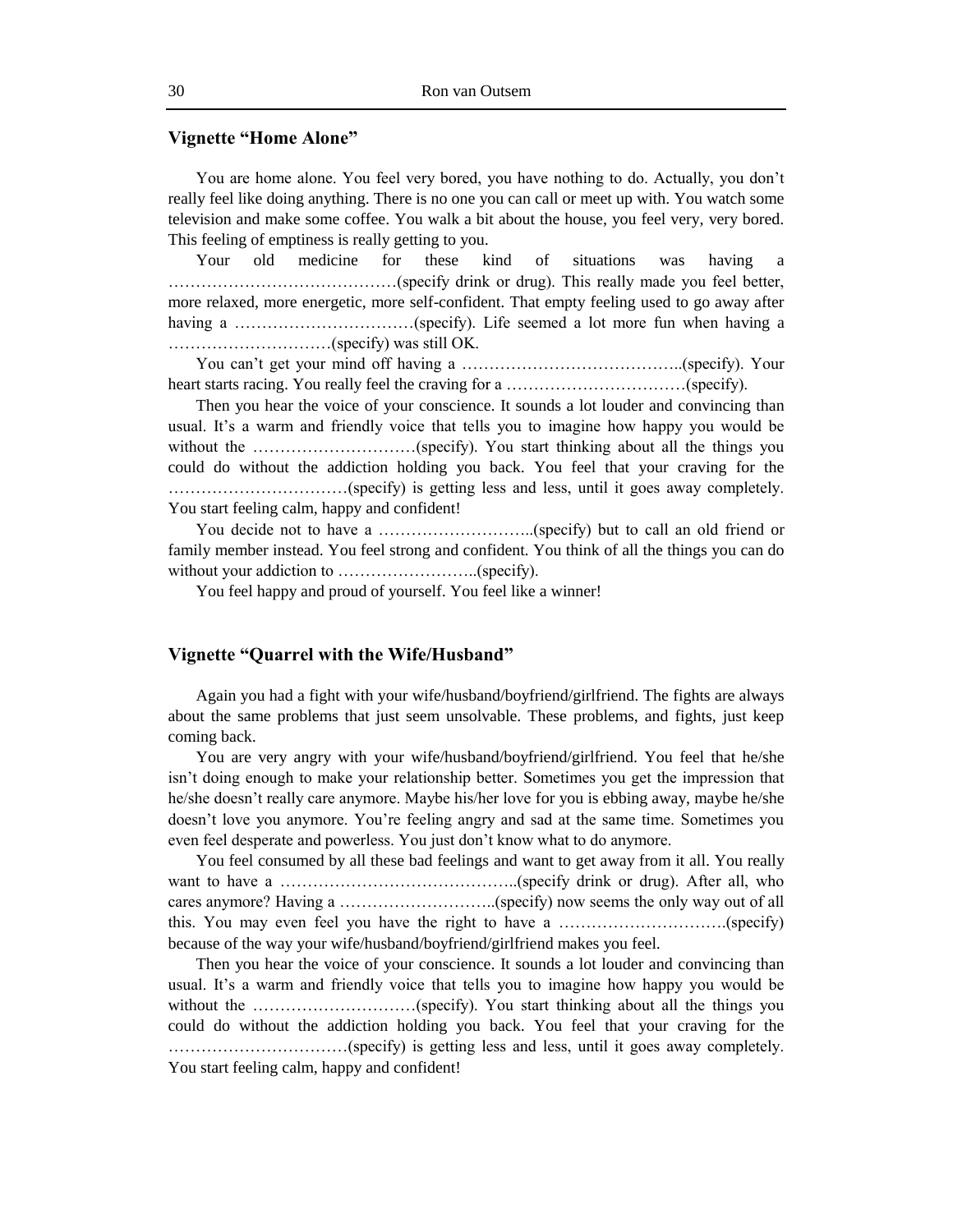You decide not to have a ………………………..(specify) but to call a good friend or a family member to talk about the problems in your relationship. Maybe you'll get some good advice about what to do. You feel strong and confident. You think of all the things you can do without your addiction to ……………………..(specify). You feel happy and proud of yourself. You feel like a winner!

#### **Completion of the Neurofeedback Treatment**

When phases one and two are completed, the neurofeedback treatment is completed. The treatment is evaluated as to its results and further treatment is discussed with the patient.

# **ATTENTIONAL BIAS IN SUDS**

#### **What is Attentional Bias in General?**

Attentional bias is a phenomenon wherein an individual focuses more of his/her attention toward a specific stimulus or a sensory cue. Often, this leads to a poor sense of judgment or an incomplete recollection of a certain event or memory. Attentional biases can also lead to poor decision-making, as the individual already has a bias towards one stimulus and may more likely base his/her decision on that preference.

Various experts believe that humans already have a tendency to show attentional bias in some situations due to the evolution of human intelligence and the need to survive. For this reason, individuals usually give more of their attention to stimuli that pose a threat to them. This enhanced attention, or hyperattention, is usually associated with sensory responses such as a tunnel vision, in which the frightened person temporarily loses his peripheral vision and focuses on the threatening object. It frequently sets off a set of physiological responses such as an adrenaline rush and an increased heart rate, and also several neurological reactions that allows the person to respond more rapidly to whatever occurs as the situation evolves.

Certain forms of attentional bias in some situations may be innate in humans and may be appropriate for their survival and well-being. But several other types of attentional bias, the same types of it in other situations, or an exaggerated degree of it in the appropriate situations, may be symptoms or results of a psychological disorder. For instance, being focused constantly on signs of impending danger may be adequate while exploring deep into an unknown jungle, but is clearly dysfunctional when lying safely in bed at home.

When individuals make decisions, they sometimes become so focused on particular aspects of the situation they are in that they tend to ignore other relevant information. This type of attentional bias can have a major impact on the decision-making process, and strongly influence the choices that are ultimately made.

One approach to measuring attentional bias is the Stroop task. In this test, colorpertaining words are written out in different colors. For example, the word "red" is written out in the color green. The individual is then asked to say out loud the *color* of the word, not the word itself. In this example, the correct answer would be "green" and not "red". A person with a high level of attentional bias may take longer to answer correctly. In some case studies,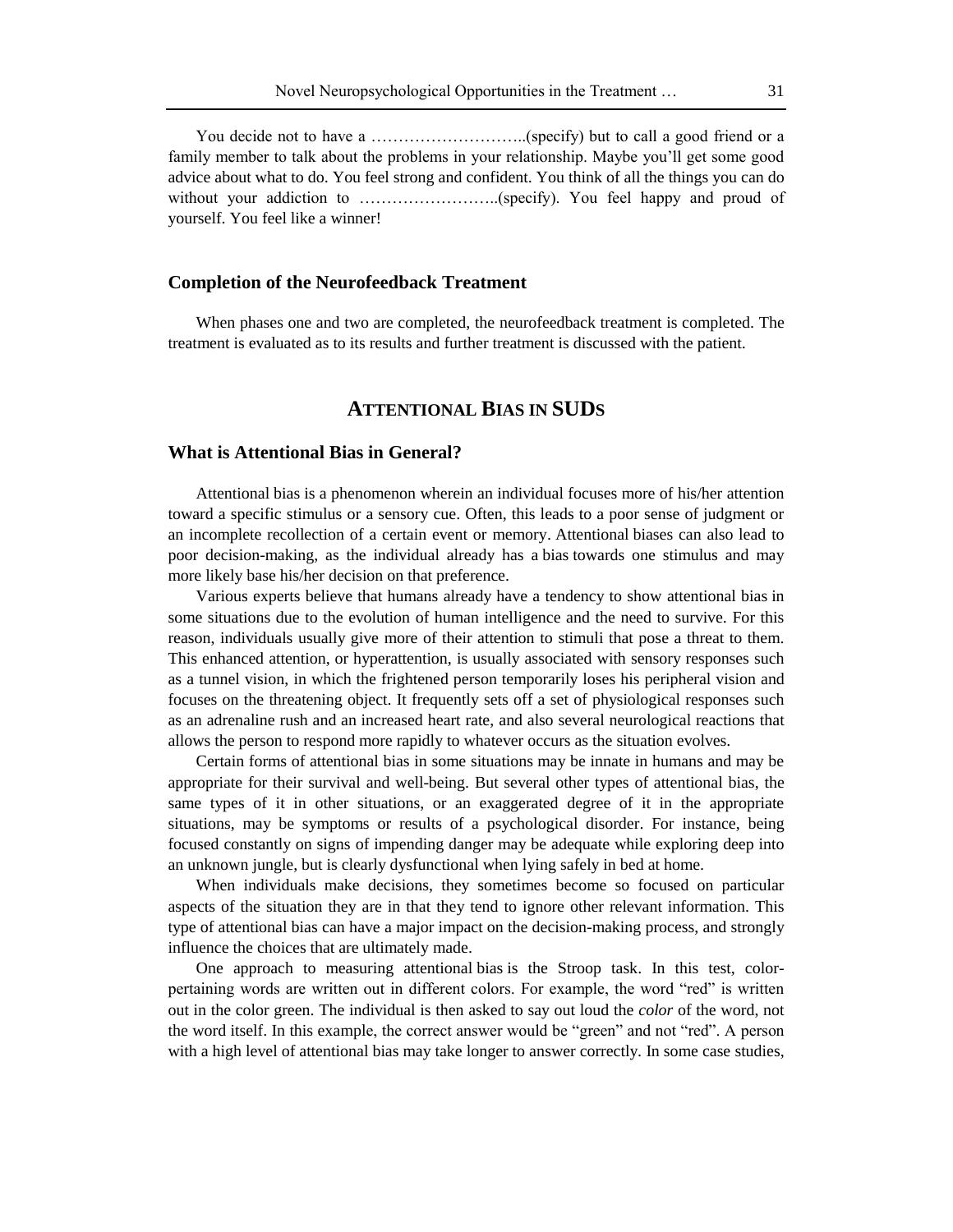it was shown that patients who had severe anxieties and phobias had a difficult time saying the color of some suggestive words such as "spider" or "blood," as their inclination to focus on the word itself gets in the way of getting the main task done. The Stroop task is considered to measure selective attention, cognitive flexibility and processing speed, and it is used as a tool in the evaluation of executive functions. An increased interference effect is found in disorders such as brain damage, dementias and other neurodegenerative diseases, ADHD, or a variety of mental disorders such as schizophrenia, addictions, and depression. There are different test variants commonly used in clinical settings, with differences between them in the number of subtasks, type and number of stimulus, times for the task, or scoring procedures.

#### **What is Attentional Bias in SUDS?**

Attentional bias has been studied not only in relation to phobias and other forms of psychopathology, but also in the context of alcoholism and substance abuse. In separate experiments, participants (drug users and alcoholics), exhibited more delayed responses in the Stroop task to words that implied drugs or alcohol (or the consumption of them) than members of control groups who were not addicted (Cane et al., 2009; Carpenter et al., 2006; Drobes et al., 2006; Field & Cos, 2008; Field et al., 2009; Hester et al., 2006; Marhe, 2013; Streeter et al., 2007; Waters et al., 2012).

Attentional bias often seen in eye tracking movements is thought to be an underlying issue of addiction. Smokers linger on smoking cues compared with neutral cues. Researchers found higher activation in the insular cortex, the orbitofrontal cortex and the amygdala when presented with smoking cues (Janes et al., 2012; Kang et al., 2012; Luijten et al., 2011; Stippekohl et al., 2012). Similar activation patterns are observed in subjects who are addicted to other substances (Euser, 2013). The orbitofrontal cortex is known to be associated with drug-seeking behavior and the insular cortex and amygdala are involved in the autonomic and emotional state of an individual. Neural activity is also shown to decrease upon the beginning of smoking, causing the smoker to focus his attention on his next cigarette. Therefore, when smoking cues are nearby it is harder for a smoker to concentrate on other tasks. This is seen in the activation of the dorsal anterior cingulate cortex, known for focusing attention on relevant stimuli (Janes et al., 2012; Kang et al., 2012; Luijten et al., 2011; Stippekohl et al., 2012). Again, similar activation patterns are observed in subjects who are addicted to other substances (Euser, 2013).

These studies not only illustrate the importance of attentional bias in addiction and cravings, they also influence the way we look at addiction from a scientific point of view. The behavioral and emotional aspects of addiction and craving are extensively covered. However, the perceptual and neurological aspects of attentional bias and the role they play in SUDs is supported by recent research to be significant.

The intervention method that is presented below makes use of the phenomenon of attentional bias in SUDs.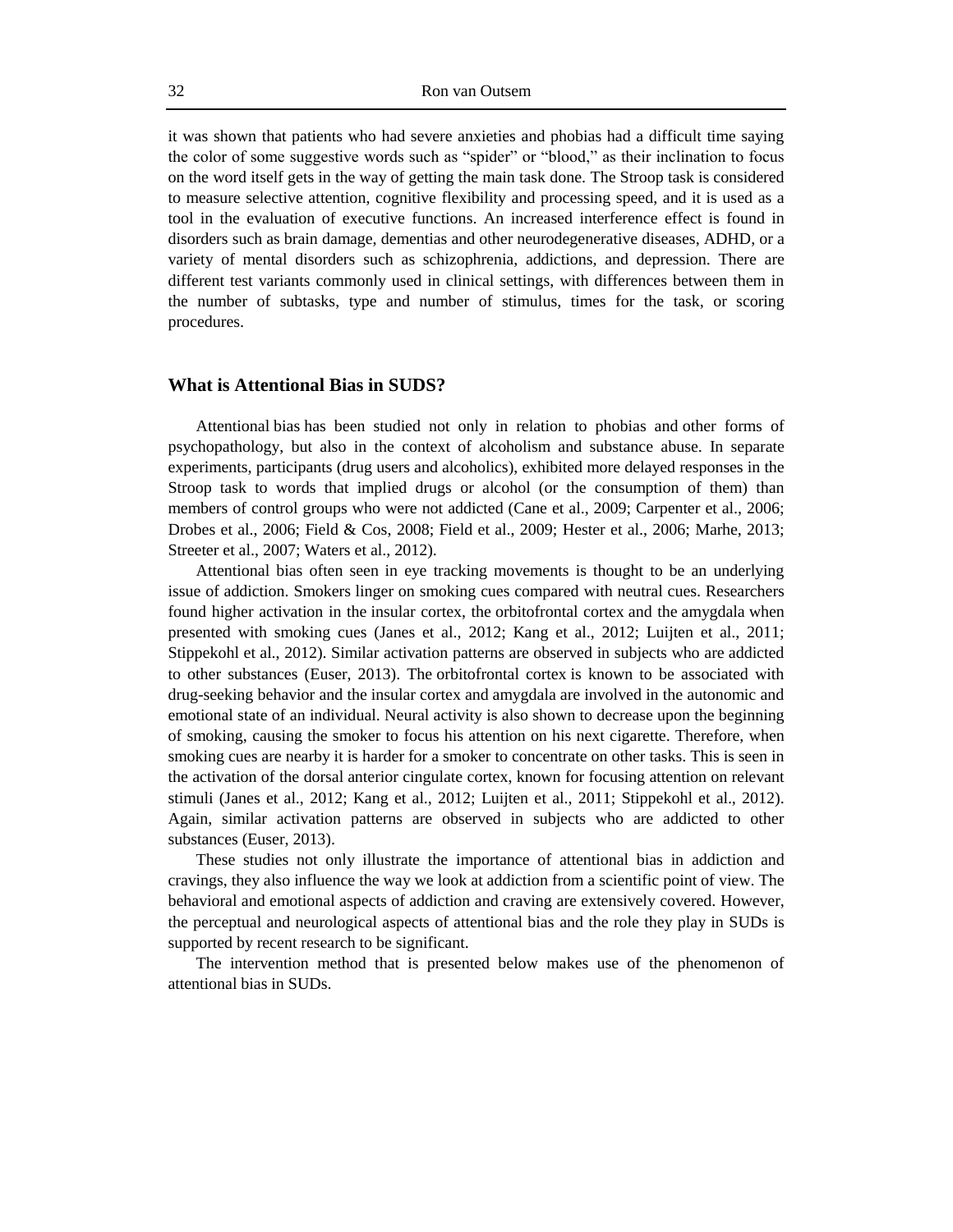# **RELAPSE EARLY WARNING AND RESPONSE SYSTEM (REWARS)**

The Relapse Early Warning And Response System (REWARS) is a set of relapse prevention techniques that is applied *immediately before* the risk of relapse is at its highest. It is an additional tool for (forensic) SUDs treatment. It is neither an alternative nor a substitute for other evidence based offender treatment or SUDs treatment methods. REWARS is suitable only for patients who are motivated to stay abstinent. It is not recommended to use REWARS with patients who are (still) ambivalent towards substance use and abstinence. In these cases, motivation techniques should be used first. REWARS can be used in both inpatient and outpatient treatment settings. It is typically used for the first six months of abstinence after the detoxification phase of treatment is fully completed.

The basic philosophy of REWARS is that relapse prevention techniques are the most powerful when applied shortly before acute cravings start. Therefore, it is of crucial importance to be able to identify these particular windows of time. Waters  $\&$  Li (2008), Waters et al., (2012) and Marhe (2013) demonstrated that acute cravings and subsequent relapse are preceded by a relatively short period of time (twelve to twenty-four hours) in which the addicted subject exhibits strong substance related attentional bias. During this period of time, the subject is still able to think clearly and is not yet profoundly affected in his/her decision-making by the experience of craving for the substance. So, relapse prevention interventions can be expected to be the most effective during this "early warning phase" before actual relapse.

# **The Addiction Stroop Task (AST)**

A key instrument for detecting these "early warning phases" of relapse is the *Addiction Stroop Task (AST).* This is a variant of the standard Stroop task. The AST is a neuropsychological test used to measure a person's reaction time for recognizing the color of alcohol-related or drug-related words compared to neutral words that appear on a computer or PDA (Personal Digital Assistant) screen. A computerized response box with colored buttons is used to indicate the color of each word. Each individual word appears in the middle of the screen. The objective is to click the correct colored button without thinking about the word. The time is measured in milliseconds.

When at a certain point in time the patient's AST reaction times on alcohol-related or drug-related words are sufficiently elevated (above a preset cut off score) it is indicative for the fact that the patient is highly at risk of relapsing during the next twelve to twenty four hours.

The words to be used in the AST must be specific to the substance the patient is addicted to, and also to the country, the culture, the subculture, and the age of the patient. The alcohol or drug words should be as descriptive and concrete as possible. Equal numbers of neutral control words should be matched in as many ways as possible (complexity of words, including word length, number of syllables per word, and how common they are); words associated with colors should be avoided (e.g., sky, tomato). The neutral words and alcohol/drug-related words should be intermingled randomly.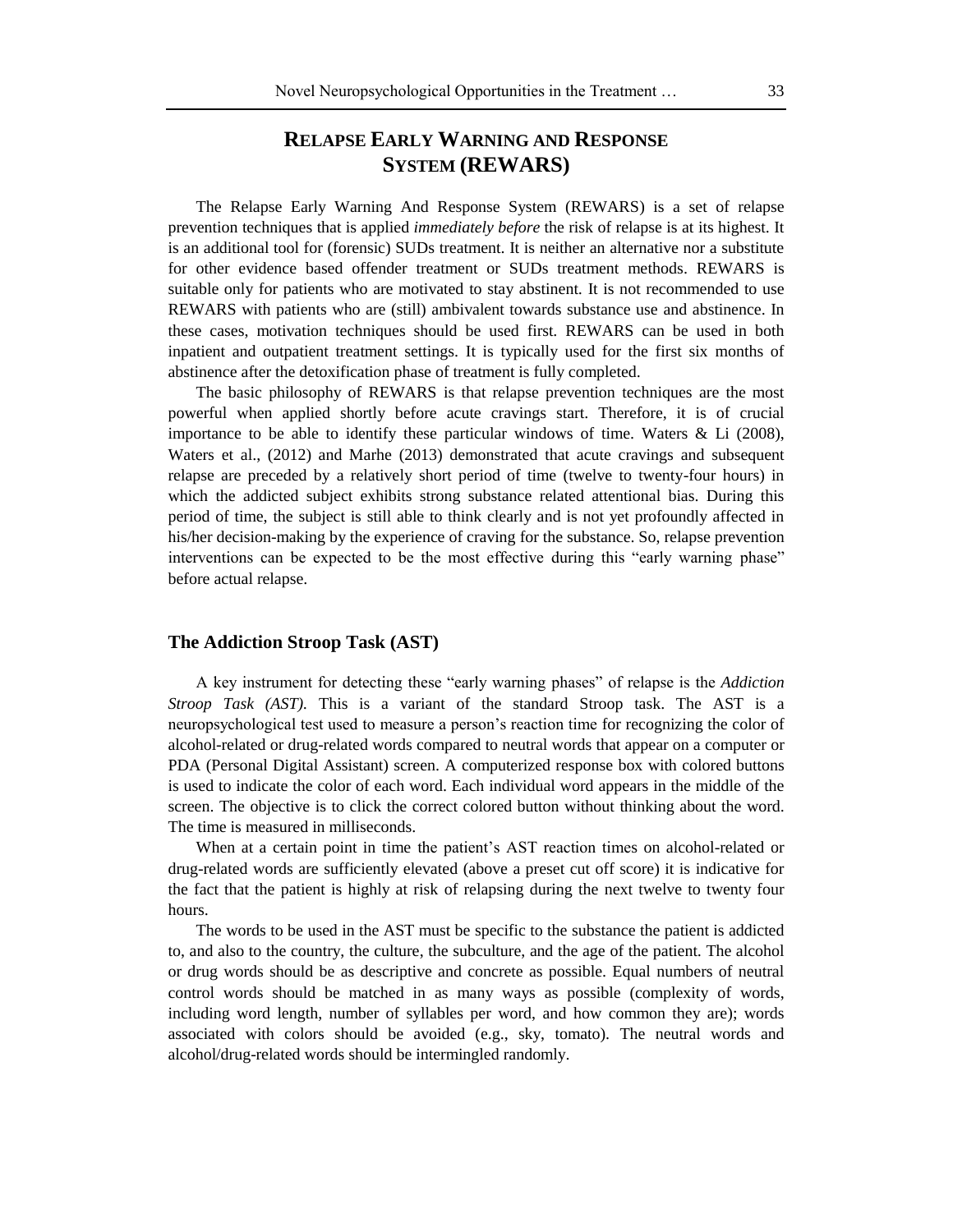Examples of neutral words: Was, Window, Invite, Lamp, Key, Shoe, House, Carpet, Floor, Boots, Bulb, Read, Table, Card, Building, Telephone, Cape, Box, Chain, Watch.

Examples of marijuana-related words: Baked, Bamboo, Bong, Bored, Bud, Burn, Chronic, Cough, Food, Herb, Hydro, Joint, Music, Papers, Pot, Rolling, Skunk, Trees, Weed, Blunt.

Examples of cocaine-related words: Stem, Pipe, Rock, Lighter, Crack, Coke, Blast, Baking Soda, Dime, Escape, Lonely, More, Numb, Paranoid, Screen, Crash, Glass, Razor, Ye-yo, Eightball.

Examples of heroin-related words: Dope, Sick, Needle, Nod, Cooker, Blood, Spoon, Works, Cotton, Sleep, Copping, Calm, Medicine, Ties, Bitter, Bundle, Dee, Energy, Jail, Sad.

Examples of mixed drugs-related words: Money, High, Sex, Relax, Bags, Straw, Pain, Smoke, Hit, Happy, Powder, Sniff, Snort, Pleasure, Nickle, Death, Hate, Fun, Rush, Anger, Pill.

Examples of alcohol-related words: Drink, Glass, Drunk, Bottle, Bar, Juiced, Tipsy, Liquor, Faced, Booze, Shot, Beer, Loaded, Thirst, Cheers, Sauced, Gin, Tanked.

The equipment that is needed for the AST is: a personal computer/laptop or a PDA (many modern telephones are also suitable), a response box that measures the patient's response to the computer program in milliseconds, and statistical software that can perform an Analysis of Variance (ANOVA) test on reaction time data.

Several companies have developed the measurement software needed to conduct the AST and other variants of the Stroop task. The AST can be website-based, for instance as a part of an e-health program, or it can be installed on the PDA or telephone.

More detailed information on the Stroop task and the AST is found in Carpenter et al. (2006), Cox et al. (2006), Golden (1976), Waters & Li (2008), and Waters et al. (2012).

## **The Basic Structure of REWARS**

REWARS is a 24-hour relapse prevention program that has the following structure:

- 1 Fifteen to thirty minutes after waking up in the morning, the patient completes the AST.
- 2 If no elevated risk of relapse is indicated by the AST, the patient will carry on with his/her daily life without undertaking any special action.
- 3 If an elevated risk of relapse is indicated by the AST, a message (an e-mail or a text message) will be sent automatically to the patient's therapist and, if possible, to other people who can offer positive support to the patient. The therapist will then contact the patient and arrange for an extra appointment on that day. The therapist and the patient will also call each other several times during the day to further minimalize the risk of relapse. Relevant others will support the patient during that day in accordance to whatever is agreed upon with the patient and the therapist.
- 4 If an elevated risk of relapse is indicated by the AST, the patient will follow an "emergency protocol" during the next twenty-four hours. This protocol is a personalized set of rules about what to do and what not to do during high-risk days. It is designed by the patient and therapist together.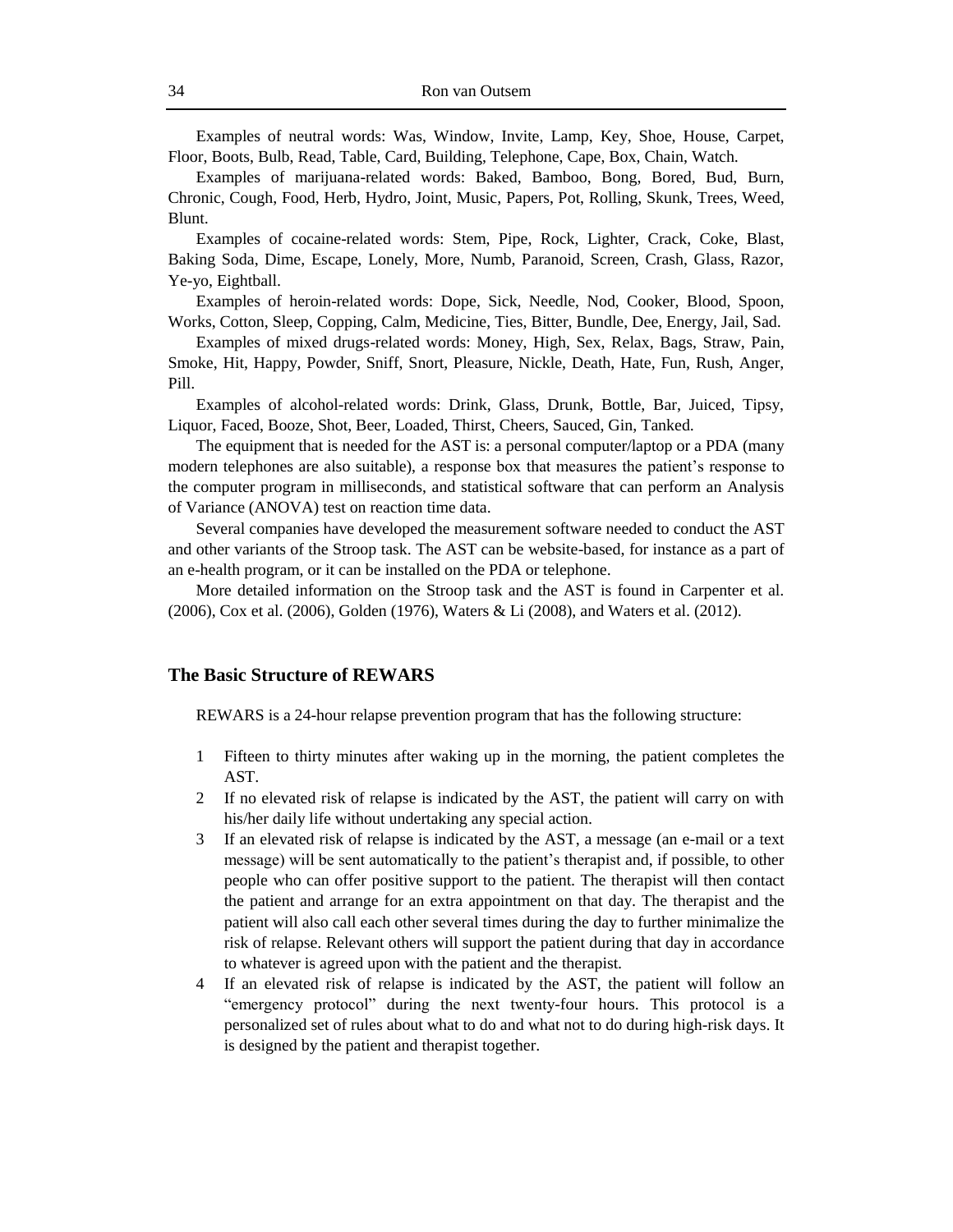The "emergency protocol" will have (at least) the following elements:

- 1 *Today's no-go areas*: these are the places where the patient is not allowed to go to on high-risk days. These are the places where temptations are most present.
- 2 *Today's no-see persons*: these are the persons the patient is not allowed to have contact with on high-risk days. These are people that may tempt the patient to drink alcohol or use drugs.
- 3 *Today's safety areas*: these are the places where temptations are absent and where the patient is safe from relapse-provoking stimuli and people. These are the places where the patient is recommended to be for as long as possible during high-risk days.
- 4 *Today's safety people*: these are the people who can and will support the patient in his/her struggle against relapse. It is recommended that the patient will be in the company of these people for as long as possible during high-risk days.
- 5 *Today's safety actions*: this is a set of things the patient *must* do during high-risk days in order to reduce the probability of relapse. These actions can include taking medication, employing stress reduction and relaxation techniques, doing physical exercise, etc.

The patient will keep a diary in order to be able to evaluate the effectiveness of this protocol over time together with the therapist. The protocol should be adjusted until the best results are reached. The AST software will record relevant data of every completion of the AST in order to monitor treatment compliance.

REWARS is not suitable for the following categories of patients:

- Patients with an IQ lower than 80.
- Psychotic patients (with manifest symptoms of psychosis).
- Patients suffering from advanced Korsakoff's syndrome.
- Patients without stable housing conditions.
- Patients with seriously impaired eyesight (who are unable to complete the AST).
- Patients who are unable to use a computer or a PDA.
- Patients who have severe difficulties in adhering to a daily task (as is the case in patients with severe ADHD).

The availability of supportive persons (either professionals or non-professionals) is of the utmost importance for the success of the REWARS system. The recruitment of a social support network for the patient, therefore, should be an integral component of the total SUDs treatment program.

# **CONCLUSION**

The two methods that are presented in this chapter are both new and require more empirical testing and further development. Presently, neurofeedback comes forward in the literature as a promising addition to various forms of offender treatment. It is stressed here that neurofeedback is still a relatively new subject of empirical research. Much more research,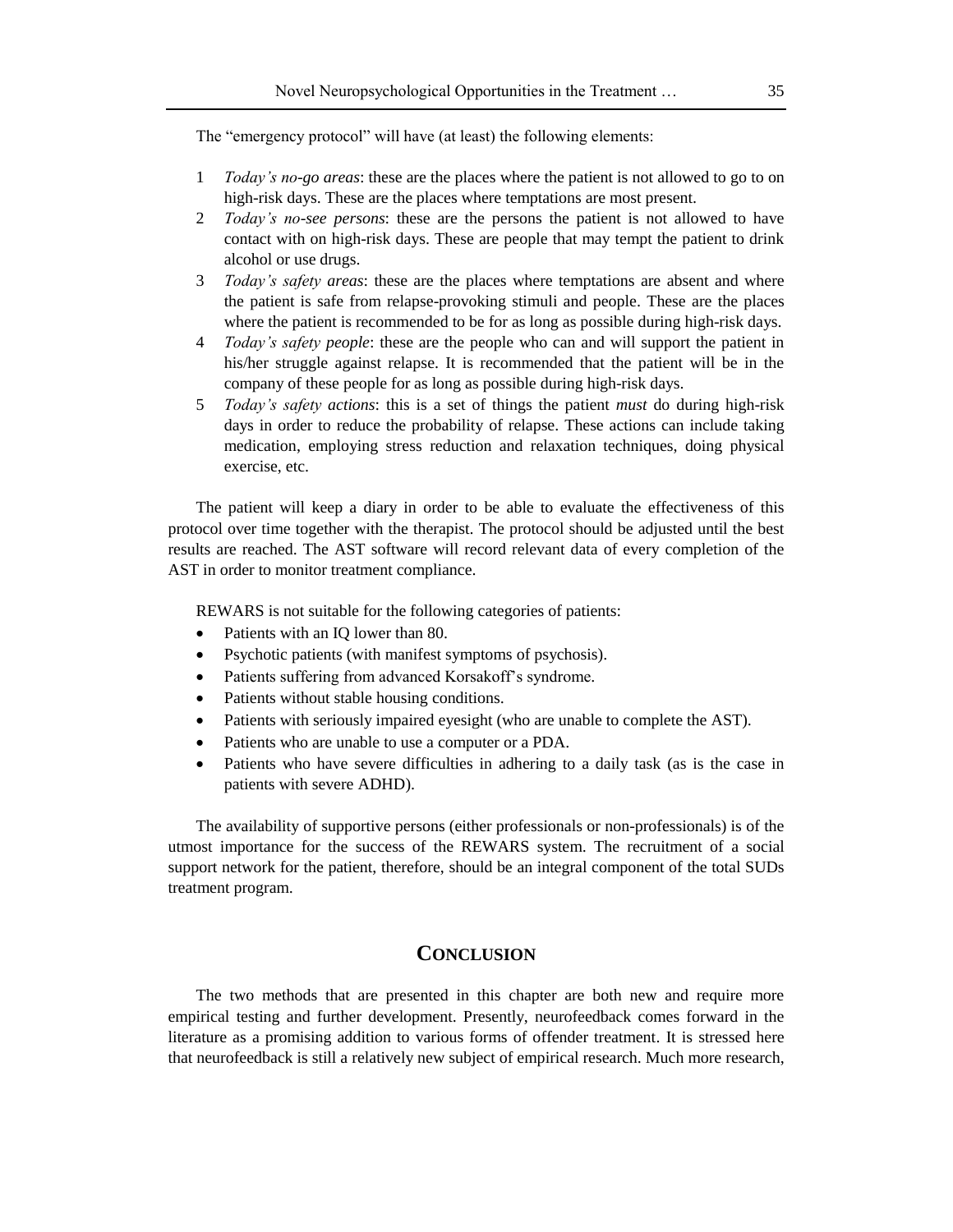especially of the randomized controlled trial design, is needed to establish its value for the field of offender treatment more precisely. REWARS is also in its beginning stages of development. Recent discoveries and insights concerning attentional bias in SUDs may yield more practical applications that may prove valuable in the reduction of antisocial behavior in addicted patients. Audacity, inventiveness and creativity are needed for further progress in offender treatment.

#### **REFERENCES**

- Adshead, G., & Brown, C. (2003). *Ethical issues in forensic mental health research*. London: Jessica Kingsley.
- Arns, M., De Ridder, S., Strehl, U., Breteler, M., & Coenen, T. (2009). Efficacy of neurofeedback treatment in ADHD: The effects on inattention, impulsivity and hyperactivity. A meta-analysis. *EEG and Clinical Neuroscience, 40*, 180–189.
- Atkinson, B. (1999). The emotional imperative psychotherapists cannot afford to ignore. *Family Therapy Networker, 23*, 22–33.
- Babcock, J.C., & Steiner, R. (1999). The relationship between treatment, incarceration, and recidivism of battering: A program evaluation of Seattle's coordinated community response to domestic violence. *Journal of Family Psychology, 13*(1), 23–34.
- Beech, A., Fisher, D., & Beckett, R. (1998). *STEP-3: An evaluation of the prison sex offender treatment programme.* Oxford: Oxford Regional Forensic Service.
- Bodenhamer-Davis E., Callaway T., (2004). Extended follow-up of Peniston protocol results with chemical dependency. *Journal of Neurotherapy, 8* (2): 135.
- Burkett, V.S., Cummins, J.M., Dickson, R.M., & Skolnick, M. (2005). An open clinical trial utilizing real-time EEG operant conditioning as an adjunctive therapy in the treatment of crack cocaine dependence. *Journal of Neurotherapy, 9*, 27–47.
- Butnik, S.M. (2005). Neurofeedback in adolescents and adults with attention deficit hyperactivity disorder. *Journal of Clinical Psychology, 61*, 621–625.
- Callaway, T.G., Bodenhamer-Davis, E., (2008). Long-term follow-up of a clinical replication of the Peniston Protocol for chemical dependency. *Journal of Neurotherapy, 12* (4), 243  $-259.$
- Cane, J. E., Sharma, D. D., & Albery, I. P. (2009). The addiction Stroop task: Examining the fast and slow effects of smoking and marijuana-related cues. *Journal Of Psychopharmacology, 23*(5), 510-519.
- Carmody, D.P., Radvanski, D.C., Wadhwani, S., Sabo, M.J., & Vergara, L. (2001). EEG biofeedback training and attention deficit/hyperactivity disorder in an elementary school setting. *Journal of Neurotherapy, 4*, 5–27.
- Carpenter, K. M., Schreiber, E., Church, S., & McDowell, D. (2006). Drug Stroop performance: Relationships with primary substance of use and treatment outcome in a drug-dependent outpatient sample. *Addictive Behaviors, 31*(1), 174–181.
- Chambers, J.C., Eccleston, L., Day, A., Ward, A., & Howells, K. (2008). Treatment readiness in violent offenders: The influence of cognitive factors on engagement in violence programs. *Aggression and Violent Behavior, 13*, 276–284.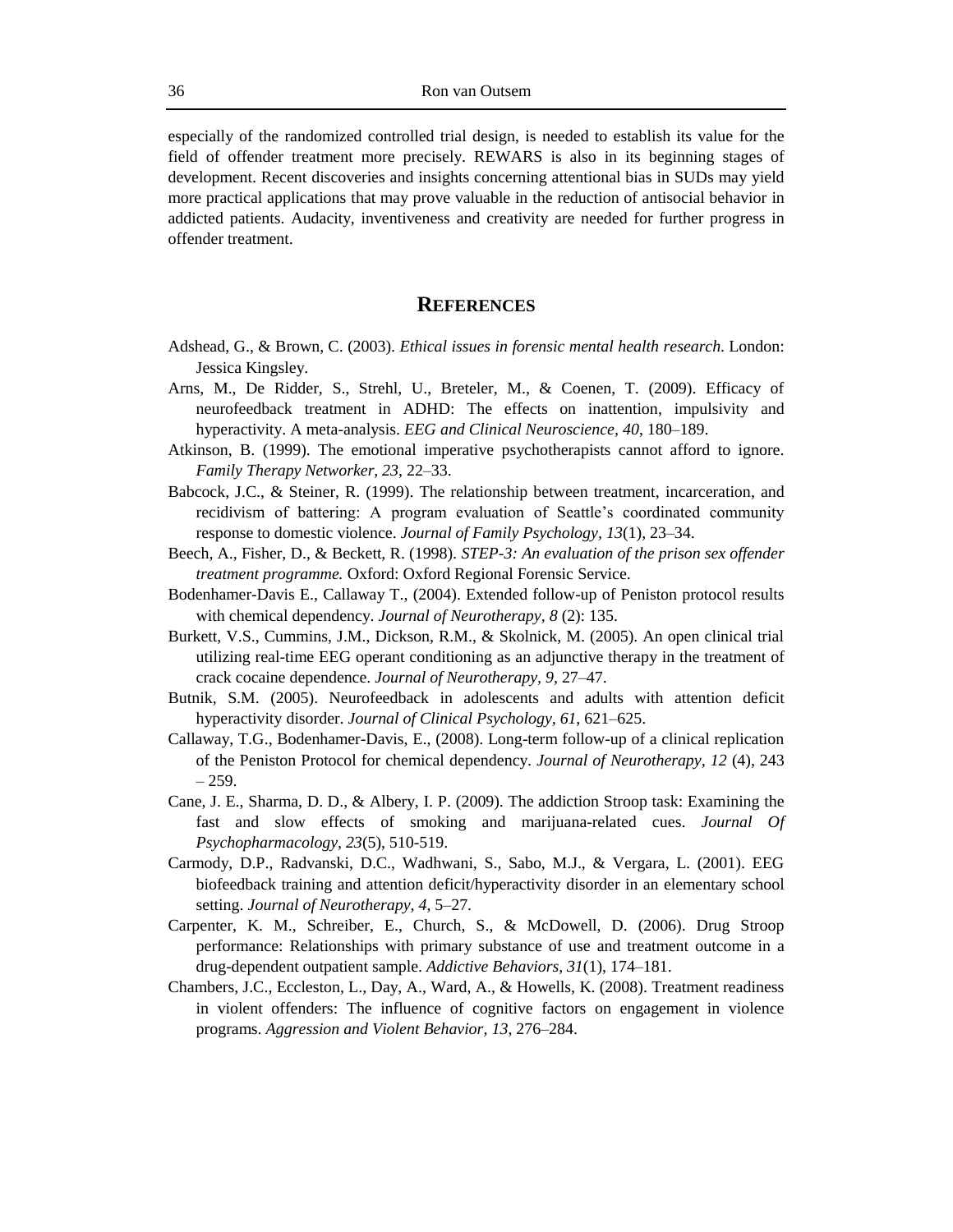- Cox, W. M., Fadardi, J. S., & Pothos, E. M. (2006). The addiction-Stroop test: Theoretical considerations and procedural recommendations. *Psychological Bulletin, 132*(3), 443– 476.
- Craissati, J., South, R., & Bierer, K. (2009). Exploring the effectiveness of community sex offender treatment in relation to risk and re-offending. *The Journal of Forensic Psychiatry & Psychology, 20*, 769–784.
- Demos, J.N. (2005). *Getting started with neurofeedback*. New York: W.W. Norton & Company.
- Drobes, D.J., Elibero, A., Evans, D.E. (2006). "Attentional bias for smoking and affective stimuli: A Stroop task study.". *Psychology of Addictive Behaviors 20* (4): 490–495.
- Dutton, D.G. (2006). Rethinking domestic violence. Vancouver, BC: UBC Press.
- Engelbregt, H.J., Kok, G., Vis, R., Keeser, D., Deijen, J.B. (2010). Instrumentele conditionering van frontaalkwabactiviteit bij gezonde jongvolwassenen: Een dubbelblind placebogecontroleerd onderzoek naar EEG-neurofeedback. Tijdschrift voor *Neuropsychologie*, 1, 1626.
- Euser, A.S. (2013). *Neurocognitive Endophenotypes of Substance Use Disorders. Evidence from high-risk adolescents*. Rottredam, Erasmus University,
- Evans, J.R., & Arbarbanel, A. (Eds.). (1999). *Introduction to quantitative EEG and neurofeedback*. San Diego, CA: Academic Press.
- Fenger, T.N. (1998). Visual-motor integration and its relation to EEG neurofeedback brain wave patterns, reading, spelling, and arithmetic achievement in attention deficit disordered and learning disabled students. *Journal of Neurotherapy, 2*, 9–18.
- Fernández, T., Herrera, W., Harmony, T., Díaz-Comas, L., Santiago, E., Sánchez, L., Bosch, J., Fernández-Bouzas, A., Otero, G., Ricardo-Garcell, J., Barraza, C., Aubert, E., Galán, L., Valdés, R. (2003). EEG and behavioral changes following neurofeedback treatment in learning disabled children. *Clinical EEG, 34*, 3, 145-152.
- Field, M., & Cos, W. M. (2008). Attentional bias in addictive behaviors: A review of its development, causes, and consequences. *Drug and Alcohol Dependence*, *97*(1-2)*,* 1–20.
- Field, M., Munafò, M. R., & Franken, I. A. (2009). A meta-analytic investigation of the relationship between attentional bias and subjective craving in substance abuse. *Psychological Bulletin, 135*(4), 589-607.
- Fuchs, T., Birbaumer, N., Lutzenberger, W., Gruzelier, J.H., & Kaiser, J. (2003). Neurofeedback treatment for attention-deficit/hyperactivity disorder in children: A comparison with methylphenidate. *Applied Psychophysiology & Biofeedback, 28*, 1–12.
- Glass, I.B. (1991). The international handbook of addiction behaviour. London: Routledge.
- Golden, C. J. (1976). Identification of brain disorders by the Stroop color and word test. *Journal of Clinical Psychology, 32*(3), 654–658.
- Gondolf, E. (1997). Patterns of reassault in batterer programs. *Violence and Victims, 12*, 338– 349.
- Gordon, J.A., & Moriarty, L.J. (2003). The effects of domestic violence batterer treatment on domestic violence recidivism. *Criminal Justice and Behavior, 30*, 103–110.
- Gruzelier, J., & Egner, T. (2005). Critical validation studies of neurofeedback. *Child and Adolescent Psychiatric Clinics of North America, 14*, 83–104.
- Hamel, J., & Nicholls, T.L. (2007). *Family interventions in domestic violence: A handbook of gender-inclusive theory and treatment*. New York, NY: Springer.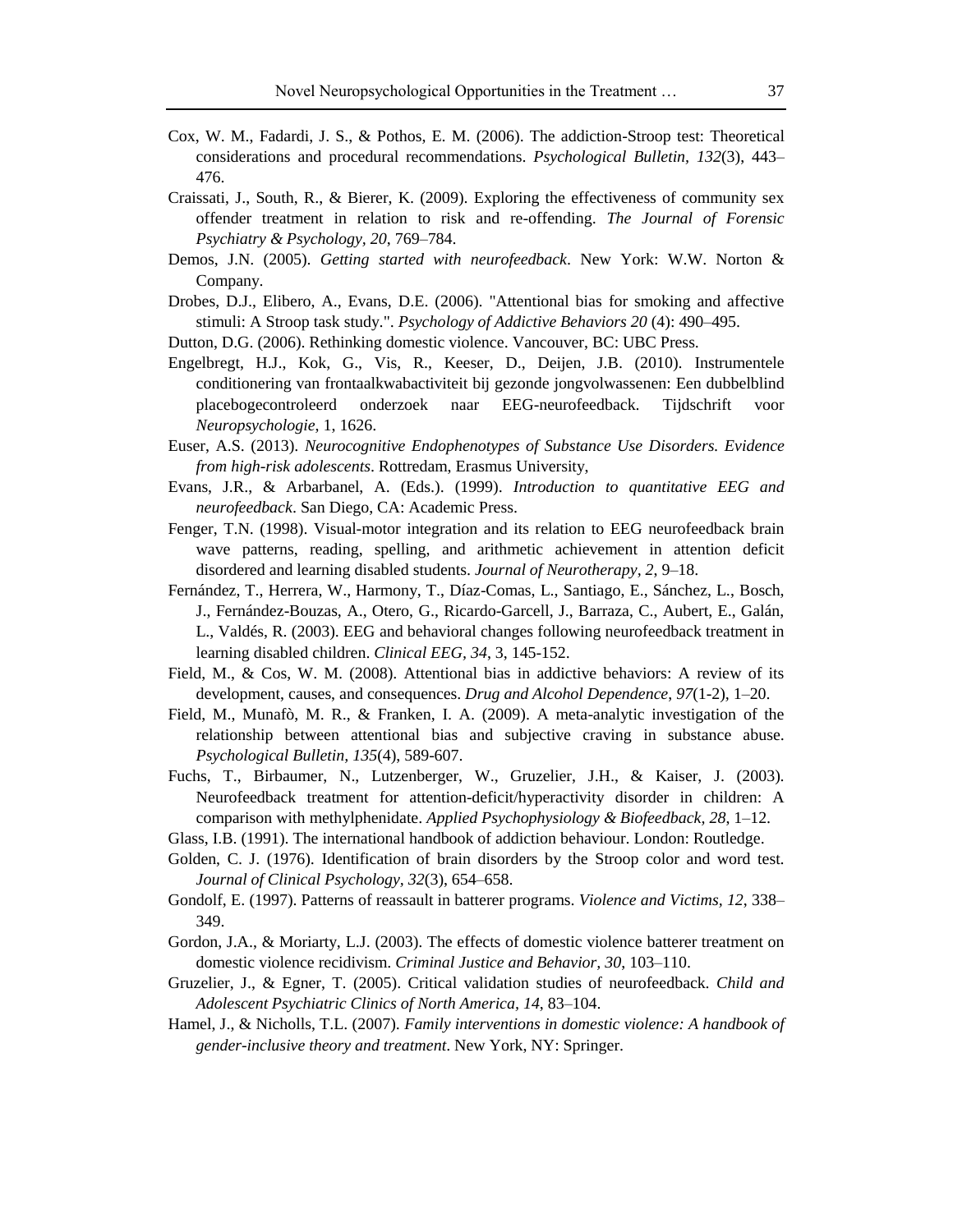- Hammond, D.C. (2003). QEEG-guided neurofeedback in the treatment of obsessive compulsive disorder. *The Journal of Neurotherapy, 7*, 25–52.
- Hammond, D.C. (2007). What is Neurofeedback? *Journal of Neurotherapy, 10*, 4, 25-36.
- Hampton, R.L., Gullotta, T.P., & Ramos, J.M. (2006). *Interpersonal violence in the African American community: Evidence-based prevention and treatment practices*. New York, NY: Springer.
- Hanson, R.K., Gordon, A., Harris, A.J.R., Marques, J.K., Murphy, W., Quinsey, V.L., & Seto, M.C. (2002). First report of the collaborative outcome data project on the effectiveness of psychological treatment for sex offenders. *Sexual Abuse: A Journal of Research and Treatment, 14*, 169–194.
- Hanson, R.K., Morton, K.E., & Harris, A.J.R. (2003). Sexual offender recidivism risk: What we know and what we need to know. *Annals of the New York Academy of Sciences, 989*, 154–166.
- Heinrich, H., Gevensleben, H., Freisleder, F.J., Moll, G.H., & Rothenberger, A. (2004). Training of slow cortical potentials in attention-deficit/hyperactivity disorder: Evidence for positive behavioral and neurophysiological effects. *Biological Psychiatry, 55*, 772– 775.
- Hester, R., Dixon, V., & Garavan, H. (2006). A consistent attentional bias for drug-related material in active cocaine users across word and picture versions of the emotional Stroop task. *Drug and Alcohol Dependence*, *81*(3), 251–257.
- Jackson, N.A. (2007). *Encyclopedia of domestic violence*. New York, NY: Routledge.
- Janes, A. C., Pizzagalli, D. A., Richardt, S., Frederick, B. D. B., Holmes, A. J., Sousa, J., Kaufman, M. J. (2012). Neural substrates of attentional bias for smoking-related cues: An fMRI study. *Neuropsychopharmacology, 35*, 2339-2345.
- Kaiser, D.A., & Othmer, S. (2000). Effect of neurofeedback on variables of attention in a large multi-center trial. *Journal of Neurotherapy, 4*, 5–15.
- Kang, O.S., Chang, D.S., Jahng, G.H., Kim, S.Y., Kim, H., Kim, J.W., Chung, S.Y., Yang, S.I., Park, H.J., Lee, H., Chae, Y. (2012). "Individual differences in smoking-related cue reactivity in smokers: An eye-tracking and fMRI study". *Progress in Neuro-Psychopharmacology and Biological Psychiatry 38* (2): 285–293.
- Kelley, M.J. (1997). Native Americans, neurofeedback, and substance abuse theory: Three year outcome of alpha/theta neurofeedback training in the treatment of problem drinking among Dine' (Navajo) people. *Journal of Neurotherapy, 2*, 24–60.
- Kohl, P.L., & Macy, R.J. (2008). Profiles of victimized women among the child welfare population: Implications for targeted child welfare policy and practices. *Journal of Family Violence, 23*, 57–68.
- Kouijzer, M.E.J., De Moor, J.M.H., Gerrits, B.J.L., Buitelaar, J.K., & Van Schie, H.T. (2008). Long-term effects of neurofeedback treatment in autism. *Research in Autism Spectrum Disorders.* doi:1016/j.rasd.2008.10.003.
- Kwan, G. (2002). Play attention! Can custom-made video games help kids with attention deficit disorder? *Berkeley Medical Journal Issues, 1*, 1–3.
- Lin, S.C., Su, C.Y., Chou, F.H.C., Chen, S.P., Huang, J.J., Wu, G.T.E., Chen, C.C. (2009). Domestic violence recidivism in high-risk Taiwanese offenders after the completion of violence treatment programs. *The Journal of Forensic Psychiatry & Psychology, 20*, 458–472.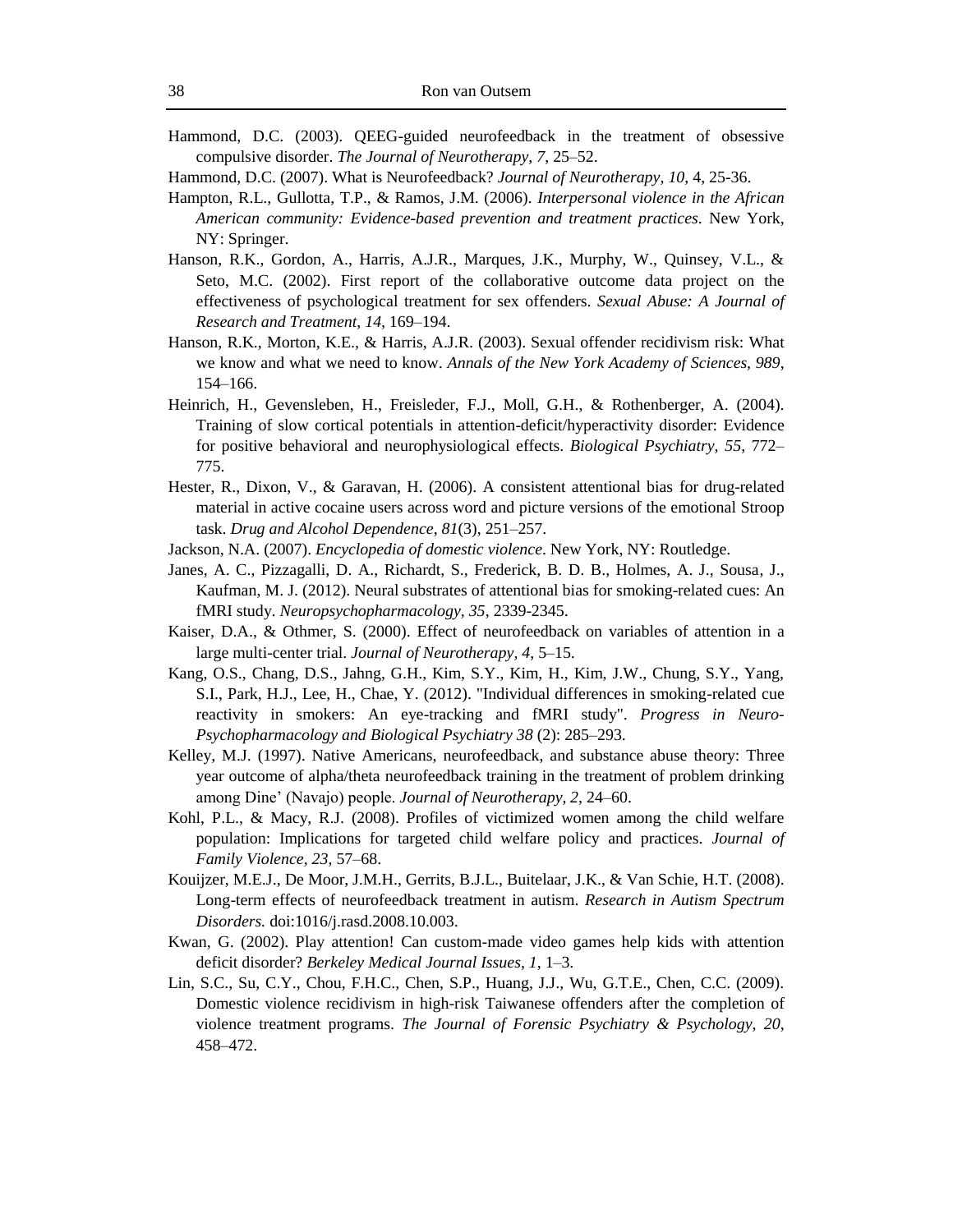- Linden, M., Habib, T., & Radojevic, V. (1996). A controlled study of the effects of EEG biofeedback on cognition and behaviour of children with attention deficit disorder and learning disabilities. *Biofeedback & Self Regulation, 21*, 35–51.
- Loeber, R., Slot, N.W., & Sergeant, J.A. (2001). *Ernstige en Gewelddadige Jeugddelinquentie: Omvang, oorzaken en interventies.* Houten/Diegem: Bohn Stafleu Van Loghum.
- Lubar, J.F., & Lubar, J.O. (1999). Neurofeedback assessment and treatment for attention deficit/hyperactivity disorders. In R. Evans & A. Arbarbanel (Eds.), *Introduction to quantitative EEG and neurofeedback* (pp. 103–143). San Diego, CA: Academic Press.
- Luijten, M., Veltman, D., den Brink, W., Hester, R., Field, M., Smits, M., & Franken, I. (2011). Neurobiological substrate of smoking-related attentional bias. *Neuroimage, 54*(3), 2374-2381.
- Macy, R.J., Giattina, M.C., Parish, S.L., & Crosby, C. (2010). Domestic violence and sexual assault services: Historical concerns and contemporary challenges. *Journal of Interpersonal Violence, 25*, 3–32.
- Marhe, R. (2013). *Neurocognitive Predictors of Drug Relapse*. Rotterdam, Erasmus University.
- Marshall, W.L., Anderson, D., & Fernandez, Y. (1999). *Cognitive behavioural treatment of sexual offenders*. Chichester: Wiley.
- Martin, G., & Johnson, C.L. (2005). The boys Totem town neurofeedback project: A pilot study of EEG biofeedback with incarcerated juvenile felons. *Journal of Neurotherapy, 9*, 71–86.
- Masterpasqual, F., & Healey, K.N. (2003). Neurofeedback in psychological practice. *Professional Psychology: Research & Practice, 34*, 625–656.
- McCue, M.L. (2008). *Domestic violence: A reference handbook*. 2nd ed. Santa Barbara, CA: ABC-CLIO.
- McKay, J., Atterman, A., Rutherford, M., Cacciola, J., & McLellan, A. (1999). The relationship of alcohol use to cocaine relapse in cocaine dependent patients in an aftercare study. *Journal of Studies in Alcoholism, 60*, 176–180.
- McKnight, J.Y., & Fehmi, L.G. (2001). Attention and neurofeedback synchrony training: Clinical results and their significance. *Journal of Neurotherapy, 5*, 45–61.
- Miner, M. (2002). Factors associated with recidivism in juveniles: An analysis of serious juvenile sex offenders. *Journal of Research in Crime and Delinquency, 39*, 677–689.
- Monastra, V.J., Lynn, S., Linden, M., Lubar, J.F., Gruzelier, J., & La Vaque, T.J. (2005). Electroencephalographic biofeedback in the treatment of attention deficit/hyperactivity disorder. *Journal of Neurotherapy, 9*, 5–34.
- Monastra, V.J., Monastra, D.M., & George, S. (2002). The effects of stimulant therapy, EEG biofeedback and parenting style on the primary symptoms of attention deficit/hyperactivity disorder. *Applied Psychophysiology & Biofeedback, 27*, 231–249.
- Nash, J.J. (2000). Treatment of attention deficit/hyperactivity disorder with neurotherapy. *Clinical Electroencephalography, 31*, 30–37.
- Nestor, P.G. (2002). Mental disorder and violence: Personality dimensions and clinical features. *American Journal of Psychiatry, 159*, 1973–1978.
- Othmer, S., Othmer, S.F., & Kaiser, D.A. (1999). EEG biofeedback: An emerging model for its global efficacy. In R. Evans & A. Arbarbanel (Eds.), *Introduction to quantitative EEG and neurofeedback* (pp. 243–310). San Diego, CA: Academic Press.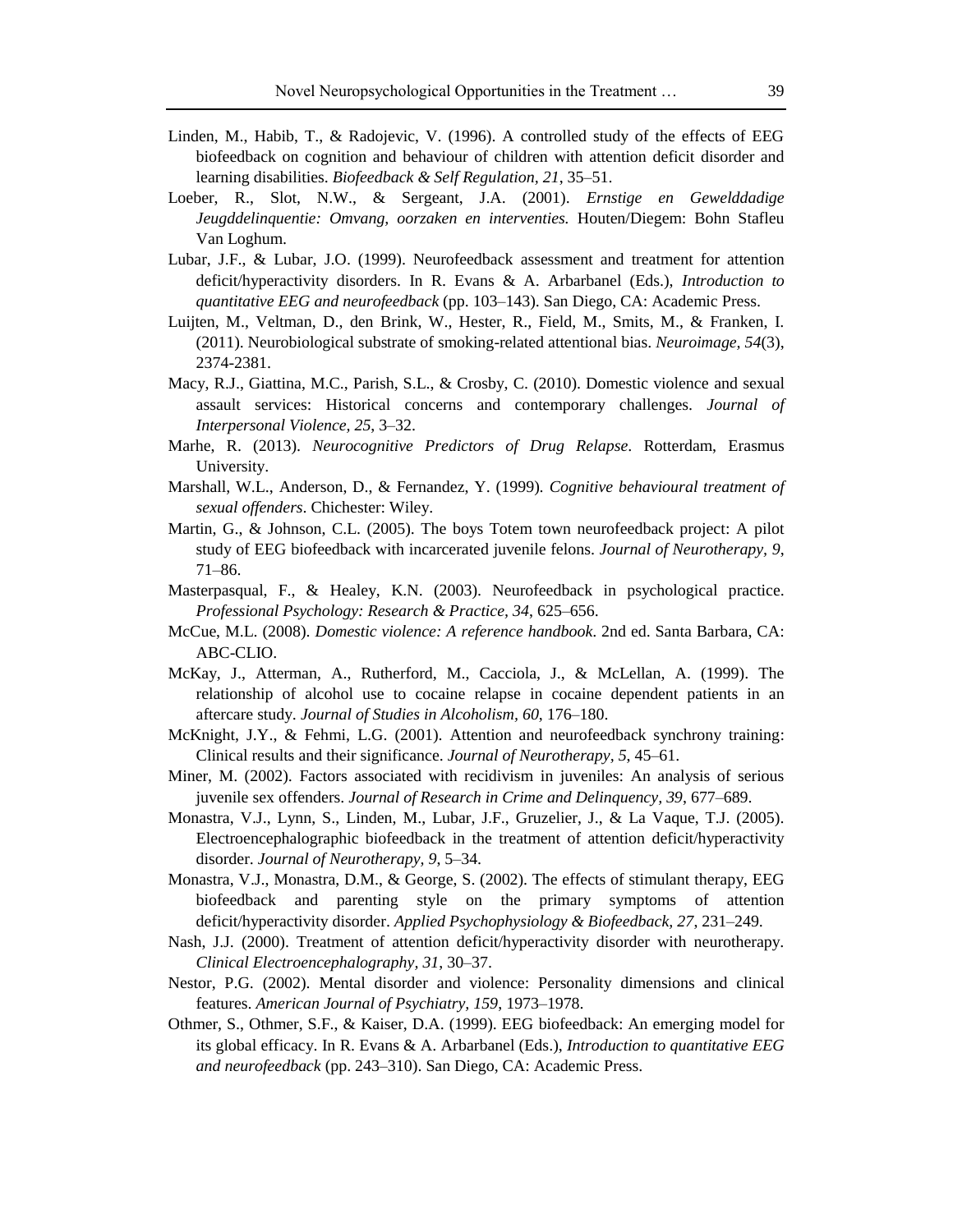- Patrick, G.J. (1996). Improved neuronal regulation in ADHD: An application of fifteen sessions of photic-driven EEG neurotherapy. *Journal of Neurotherapy, 1*, 27–36.
- Peek, W.H.M., & Nugter, M.A. (2009). Ik zit mijn tijd wel uit. . . Forensisch psychiatrische pilotstudie naar recidive bij patiënten met een strafrechtelijke plaatsing. (English summary: I'll serve my time  $\dots$  A pilot study on recidivism in forensic patients forcibly hospitalized and treated for one year and on factors which affect recidivism). *Tijdschrift voor Psychiatrie, 51*, 715–725.
- Peniston, E.G., & Kulkoski, P.J. (1991). Alpha-theta brainwave neurofeedback for Vietnam veterans with combat-related post-traumatic stress disorder. *Medical Psychotherapy, 4*, 1–14.
- Peniston, E.G., & Kulkoski, P.J. (1999). Neurofeedback in the treatment of addictive disorders. In J.R. Evans & A. Arbarbanel (Eds.), *Introduction to quantitative EEG and neurofeedback* (pp. 157–179). San Diego, CA: Academic Press.
- Peniston, E.G., Marrinan, D.A., Deming, W.A., & Kulcoski, P.J. (1993). EEG alpha-theta brainwave synchronization in Vietnam veterans with combat-related post traumatic stress disorder and alcohol abuse. *Advances in Medical Psychotherapy, 6*, 37-40.
- Peterson, J.M. (2000). Notes on the role of neurotherapy in the treatment of posttraumatic stress disorder. *Biofeedback, 28*, 10–12.
- Plichta, S.B., & Falik, M. (2001). Prevalence of violence and its implications for women's health. *Women's Health Issues, 11*, 244–258.
- Quinn, J.F., Bodenhamer-Davis, E., & Koch, D.S. (2004). Ideology and the stagnation of AODA treatment modalities in America. *Deviant Behavior, 25*, 109–131.
- Robbins, J. (2000). *A symphony in the brain*. New York: Atlantic Monthly Press.
- Rossiter, T.R., & La Vaque, T.J. (1995). A comparison of EEG biofeedback and psychostimulants in treating attention deficit hyperactivity disorders. *Journal of Neurotherapy, 1*, 48–59.
- Ryan, G., & Lane, S. (1997). *Juvenile sexual offending: Causes, consequences, and corrections.* San Francisco: Jossey-Bass Publishers.
- Schulenburg, N.P. (1999). Neurofeedback therapy for ADHD and related neurological disorders. *Journal of Neurotherapy, 3*, 10–20.
- Scott, W., Brod, T.M., Siderof, S., Kaiser, D., & Sagan, M. (2002). Type-specific EEG biofeedback improves residential substance abuse treatment. Poster presentation at the meeting of the American Psychiatric Association, Philadelphia. Retrieved from http.//members.aol.com/williamscott/research.htm
- Scott, W., Kaiser, D., Othmer, S., Sideroff, S. (2005). Effects of an EEG Biofeedback Protocol on a Mixed Substance Abusing Population. *American Journal of Alcohol and Drug Abuse, 31*, 3, 455 – 469.
- Seager, J., Jellicoe, D., & Dhaliwal, G. (2004). Refusers, dropouts, and completers: Measuring sex offender treatment efficacy. *International Journal of Offender Therapy and Comparative Criminology, 48*, 600–612.
- Smith, P.N., & Sams, M.W. (2005). Neurofeedback with juvenile offenders: A pilot study in the use of QEEG-based and analog-based remedial neurofeedback training. *Journal of Neurotherapy, 9*, 87–99.
- Sokhadze, E. M., Cannon R. L., & Trudeau D. L. (2008). EEG biofeedback as a treatment for Substance Use Disorders: review, rating of efficacy, and recommendations for further research. *Journal of Neurotherapy, 12*(1), 5- 43.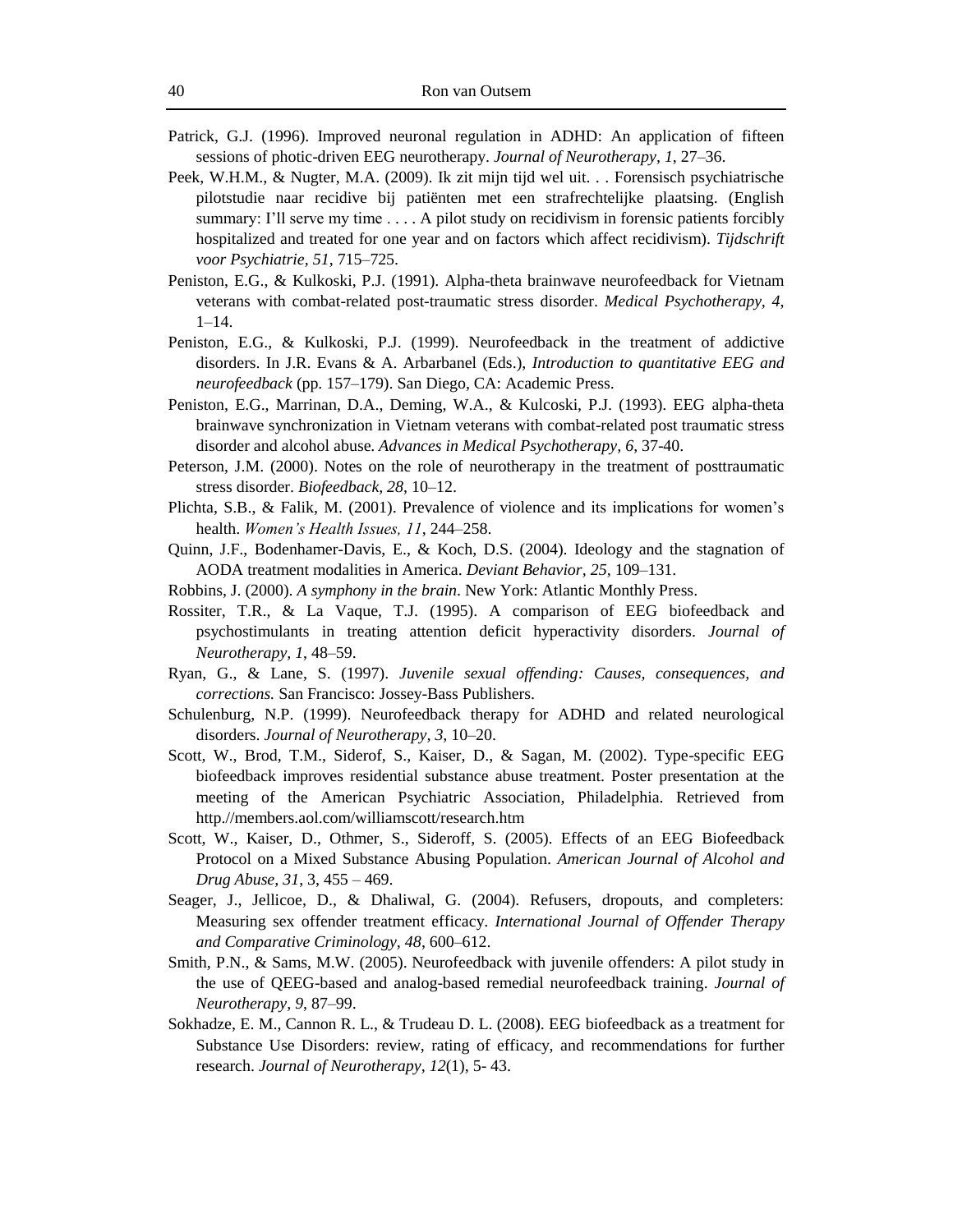- Stippekohl, B., Walter, B., Winkler, M. H., Mucha, R. F., Pauli, P., Vaitl, D., & Stark, R. (2012). An early attentional bias to BEGIN stimuli of the smoking ritual is accompanied with mesocorticolimbic deactivations in smokers. *Psychopharmacology, 222*, 593-607.
- Streeter, C., Terhune, D., Whitfield, T., Gruber, S., Sarid-Segal, O., Silveri, M., Tzilos, G., Afshar, M., Rouse, E., Tian, H., Renshaw, P., Ciraulo, D., & Yurgelun-Todd, D. (2007). Performance on the Stroop Predicts Treatment Compliance in Cocaine-Dependent Individuals *Neuropsychopharmacology, 33* (4), 827-836.
- Tansey, M.A. (1991). Wechsler (WISC-R) changes following treatment of learning disabilities via EEG biofeedback training in a private practice setting. *Australian Journal of Psychology, 43*, 147–153.
- ‗t Hart-Kerkhoffs, L.A. (2010). *Juvenile sex offenders: Mental health and reoffending*. Amsterdam: Department of Child and Adolescent Psychiatry, VU University Medical Center.
- Thompson, L., & Thompson, M. (1998). Neurofeedback combined with training in metacognitive strategies: Effectiveness in students with ADD. *Applied Psychophysiology & Biofeedback, 23*, 243–263.
- Tinius, T.P., & Tinius, K.A. (2000). Changes after EEG biofeedback and cognitive retraining in adults with mild traumatic brain injury and attention deficit hyperactivity disorder. *Journal of Neurotherapy, 4*, 27–44.
- Trudeau, D.L. (2000). The treatment of addictive disorders by brain wave biofeedback: A review and suggestions for future research. *Clinical Electroencephalography, 31*, 13–22.
- Van Outsem, R.E. (2001). *De Aanpak: Systeemgerichte Hulp bij geweld in relaties*. Utrecht: Transact.
- Van Outsem, R.E. (2009). *Exploring psychological characteristics of sexually abusive juveniles*. Utrecht: Forum Educatief.
- Van Outsem, R.E. (2011). The applicability of neurofeedback in forensic psychotherapy: a literature review. *Journal of Forensic Psychiatry and Psychology, 22*, 2, 223-242.
- Van Wijk, A. Ph. (2005). *Juvenile sex offenders and non-sex offenders: A comparative study*. Amsterdam: VU University.
- Van Wijk, A. Ph., Bullens, R.A.R., & Van den Eshof, P. (2007). *Facetten van Zedencriminaliteit.* s-Gravenhage: Elsevier.
- Vermeiren, R. (2002). *Delinquents disordered? Psychopathology and neuropsychological deficits in delinquent adolescents*. Antwerp: Universiteit Antwerpen.
- Vernon, D., Frick, A., & Gruzelier, J. (2004). Neurofeedback as a treatment for ADHD: A methodological review with implications for future research. *Journal of Neurotherapy, 8*, 53–82.
- Waters, A.J., & Li, Y. (2008). Evaluating the utility of administering a reaction time task in an ecological momentary assessment study. *Psychopharmacology, 197*, 25-35.
- Waters, A.J., Marhe, R., & Franken, I.H.A. (2012). Attentional bias to drug cues is elevated before and during temptations to use heroin and cocaine. *Psychopharmacology, 219*, 909- 921.
- Welldon, E.V., & Van Velsen, C. (1996). *A practical guide to forensic psychotherapy*. London: Jessica Kingsley.
- Wekerle, C., & Wall, A.M. (2002). *The violence and addiction equation: Theoretical and clinical issues in substance abuse and relationship violence*. New York, NY: Taylor & Francis.